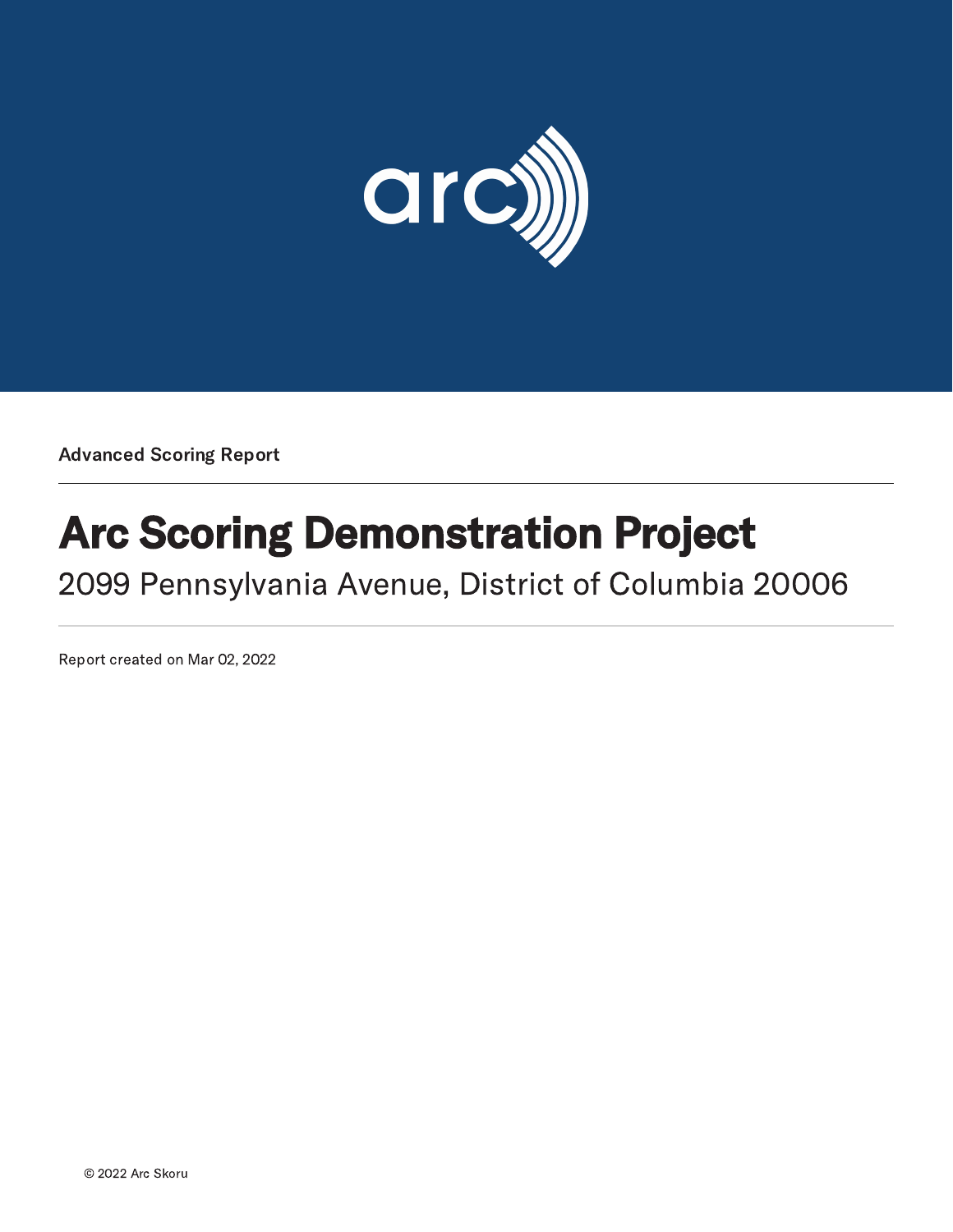### **Contents**

| Overview                                                  | 1               |
|-----------------------------------------------------------|-----------------|
| <b>Scorecard</b>                                          | $\overline{2}$  |
| <b>Arc Energy Performance Score</b>                       | 3               |
| <b>Arc Energy Improvement Score</b>                       | $\overline{4}$  |
| <b>Arc Peer Score</b>                                     | 5               |
| <b>ENERGY STAR Score</b>                                  | 6               |
| <b>GRESB (2020)</b>                                       | $\overline{7}$  |
| <b>Building Energy Performance Standard</b>               | 8               |
| <b>Energy Benchmarking Law</b>                            | 9               |
| <b>Building Energy &amp; Water Efficiency Strategy</b>    | 10 <sub>1</sub> |
| <b>Carbon Risk Real Estate Monitor - GHG</b>              | 11              |
| <b>Carbon Risk Real Estate Monitor - Source Energy</b>    | 14              |
| <b>ASHRAE 100</b>                                         | 17              |
| <b>Building Energy Reporting and Disclosure Ordinance</b> | 19              |
| <b>Local Law 97</b>                                       | 22              |
| <b>GRESB (2021)</b>                                       | 24              |
| Play to Zero score                                        | 25              |
| <b>Building Energy Ordinance</b>                          | 26              |
| <b>Energy Benchmarking Ordinance</b>                      | 27              |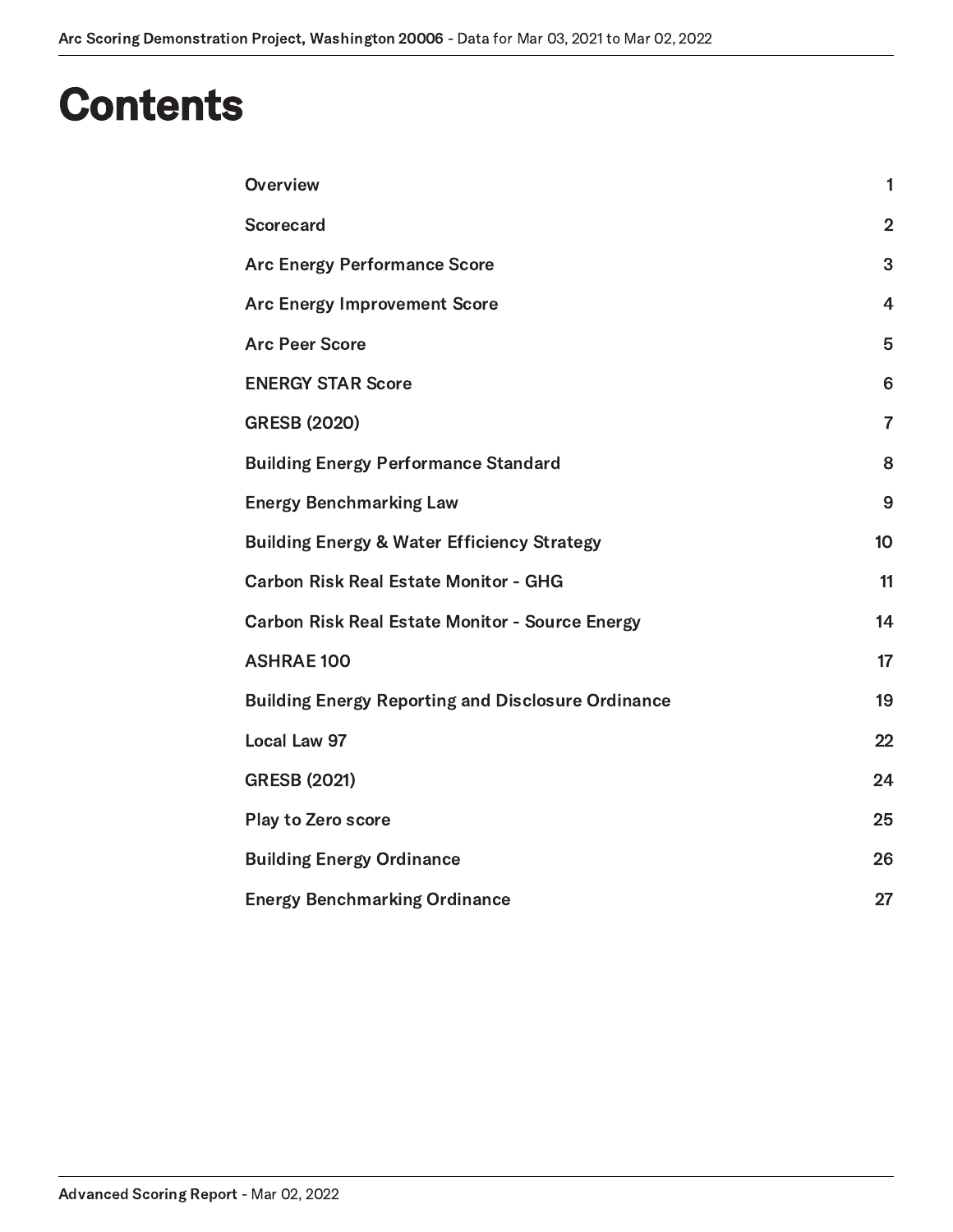### <span id="page-2-0"></span>**Overview**

### Arc Energy Performance Score

| Data Quality<br>$\blacksquare$ Poor | $\blacksquare$ Good | <b>Bull</b> Best         |                     |
|-------------------------------------|---------------------|--------------------------|---------------------|
| Occupancy                           |                     | <b>GHG</b> intensity     | Energy score        |
| 201                                 |                     | 4.1 kgCO2e/sqft/year III | 82                  |
| Gross area                          |                     | <b>Total GHG</b>         | Carbon score        |
| 70,000 sqft                         |                     | 289,653.7 kgCO2e/year    | 90                  |
| Operating hours                     |                     | Source energy intensity  | Source energy score |
| 40                                  |                     | 85.1 kBtu/sqft/year III  | 74                  |
| Space type                          |                     | Total source energy      |                     |
| Office: Administrative/Profes       |                     | 5,954,480 kBtu/year      |                     |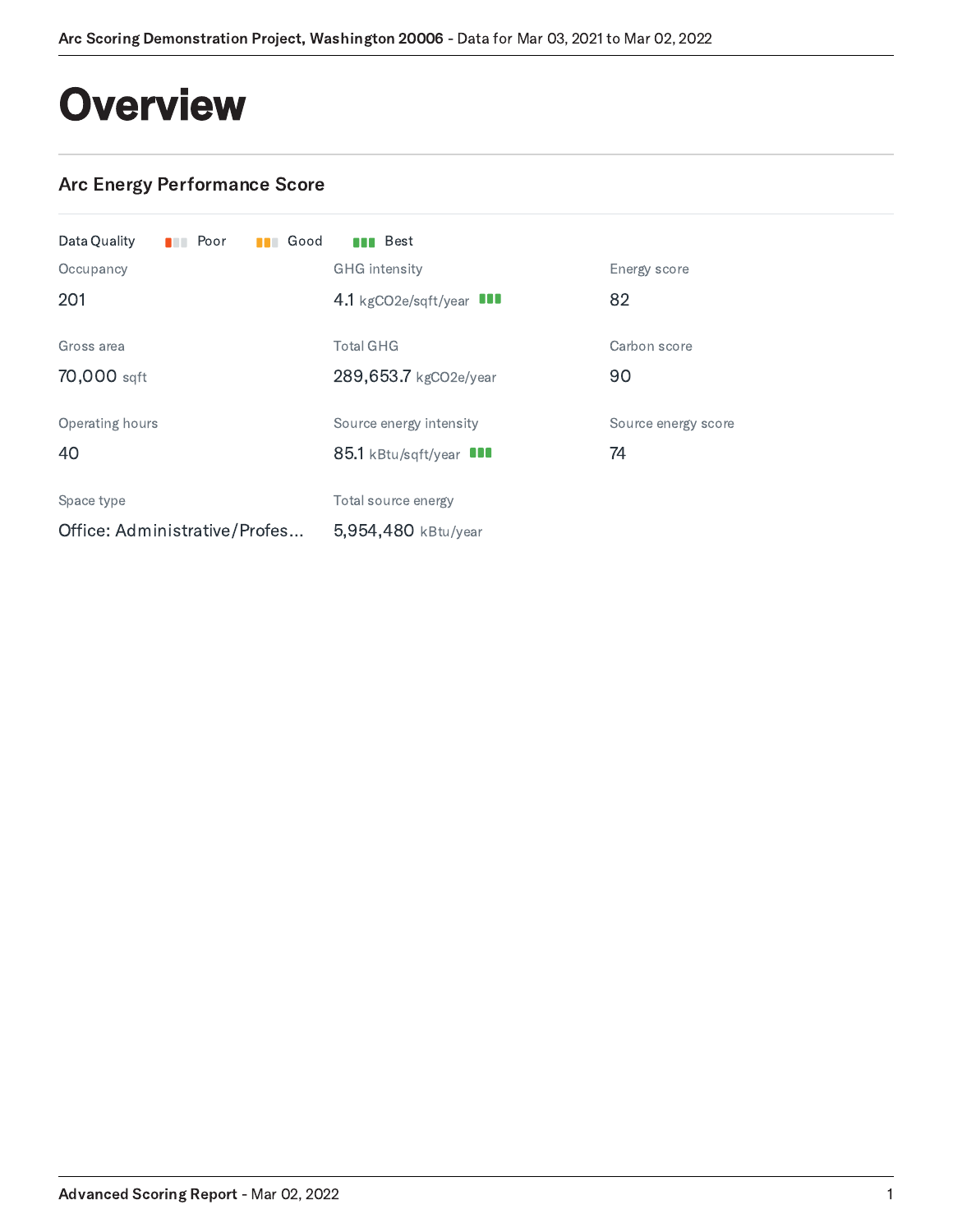### <span id="page-3-0"></span>**Scorecard**

| Program name                                              | <b>Result</b>                             |
|-----------------------------------------------------------|-------------------------------------------|
| Arc Energy Improvement Score                              | $\odot$ 0                                 |
| Arc Energy Performance Score                              | $\oslash$ 82.07                           |
| Arc Peer Score                                            | $\odot$ 100                               |
| <b>ASHRAE 100</b>                                         | $\odot$ Pass                              |
| Building Energy & Water Efficiency Strategy               | $\oslash$ Yes                             |
| <b>Building Energy Ordinance</b>                          | $\oslash$ Fail                            |
| <b>Building Energy Performance Standard</b>               | $\oslash$ Pass                            |
| <b>Building Energy Reporting and Disclosure Ordinance</b> | ⊙ Pass until 2029                         |
| Carbon Risk Real Estate Monitor - GHG                     | $\odot$ Pass until 2033                   |
| Carbon Risk Real Estate Monitor - Source Energy           | $\oslash$ Fail                            |
| <b>Energy Benchmarking Law</b>                            | $\circledR$ No                            |
| <b>Energy Benchmarking Ordinance</b>                      | $\odot$ Higher performance in all metrics |
| <b>ENERGY STAR Score</b>                                  | $\oslash$ 75                              |
| GRESB (2020)                                              | $\oslash$ Performing average              |
| GRESB (2021)                                              | $\odot$ Fail                              |
| Local Law 97                                              | $\odot$ Pass until 2034                   |
| Play to Zero score                                        | $\oslash$ Player                          |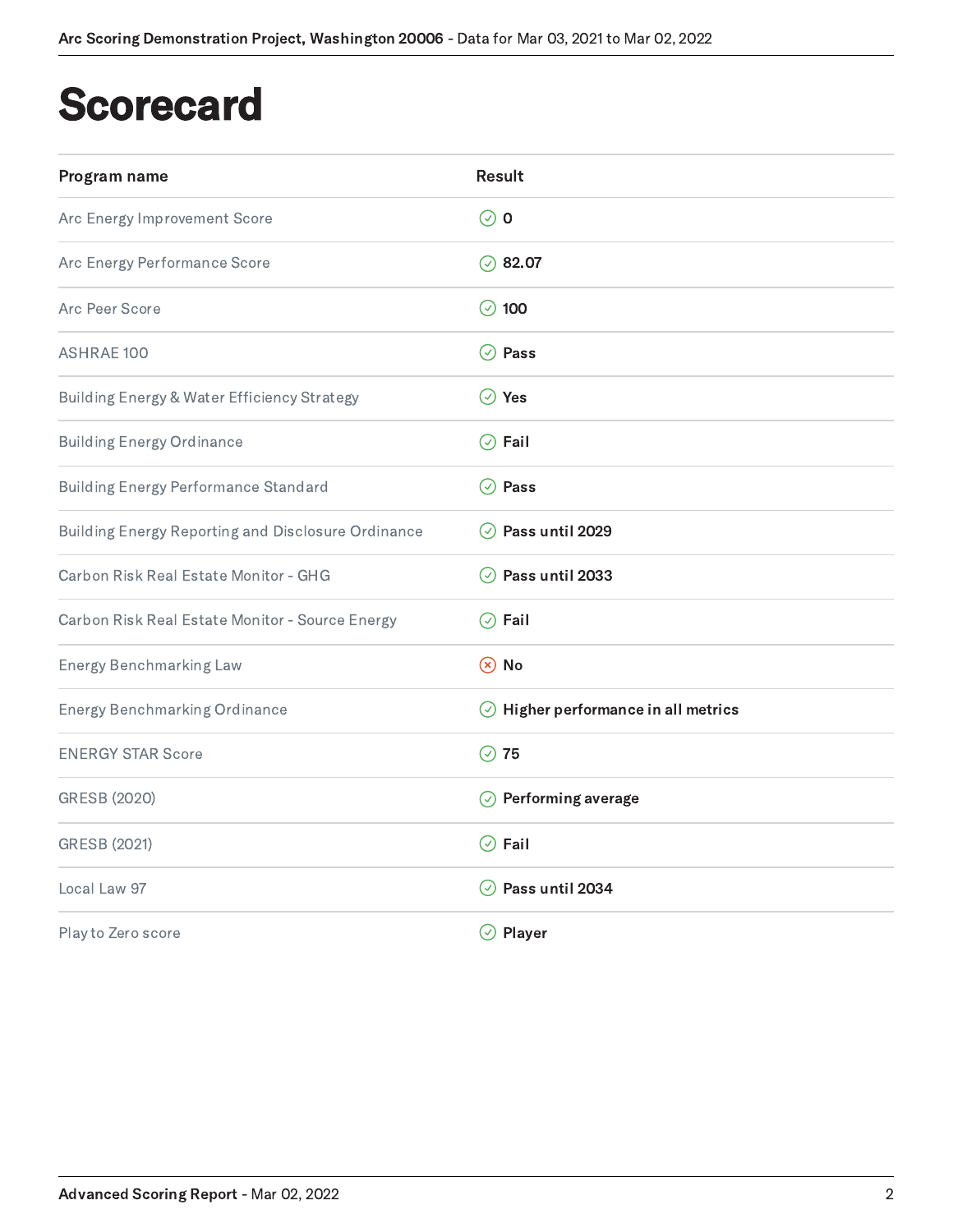# <span id="page-4-0"></span>Arc Energy Performance Score

#### **Overview**

Geographic Scope: (1)

Description: The Arc Energy Performance Score measures source energy and carbon relative to the Arc Reference Set.

Baseline period: N/A

Performance period: Last 12 months

| <b>Benchmarking</b>                                                   |                                                    | Data Quality | $\blacksquare$ Poor       | $\blacksquare$ Good | Best<br>n na |
|-----------------------------------------------------------------------|----------------------------------------------------|--------------|---------------------------|---------------------|--------------|
| Occupancy<br>201                                                      | <b>GHG</b> intensity<br>4.1 kgCO2e/sqft/year III   |              | Energy score<br>82        |                     |              |
| Gross area<br>70,000 sqft                                             | <b>Total GHG</b><br>289,653.7 kgCO2e/year          |              | Carbon score<br>90        |                     |              |
| Operating hours<br>40                                                 | Source energy intensity<br>85.1 kBtu/sqft/year III |              | Source energy score<br>74 |                     |              |
| Space type<br>Office: Administrative/Professional 5,954,480 kBtu/year | Total source energy                                |              |                           |                     |              |



#### Monthly average Arc Energy Score

Mar 01, 2021 - Feb 28, 2022

### 44/100

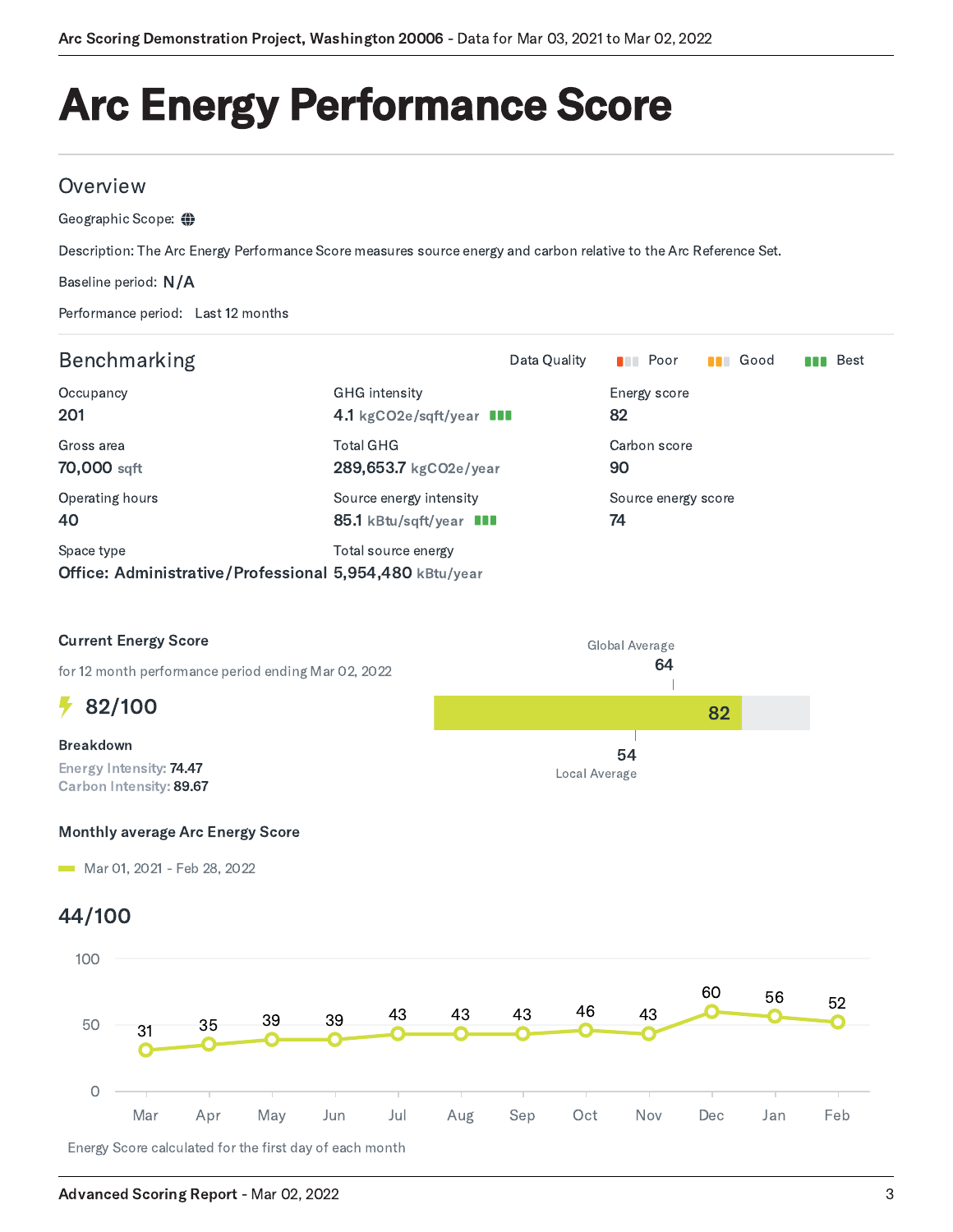# <span id="page-5-0"></span>Arc Energy Improvement Score

#### **Overview**

Geographic Scope: (1)

Description: The Arc Energy Improvement Score evaluates simple year-over-year changes in performance relative to changes among GRESB participants.

Baseline period: Lagging 12 months

Performance period: Last 12 months

### **0** / 100 **Estimated**

|                             |                                                  | Data Quality                                       | Good<br>Poor                                     | Best<br>N N T |
|-----------------------------|--------------------------------------------------|----------------------------------------------------|--------------------------------------------------|---------------|
|                             | <b>Estimated</b><br><b>Site Energy Intensity</b> | <b>Estimated</b><br><b>Source Energy Intensity</b> | <b>Estimated</b><br><b>Energy Cost Intensity</b> | Gross Area    |
|                             | kBtu/floor area                                  | kBtu/floor area                                    | cost (USD)/square meters                         | square meters |
| Change                      | $-7.5%$                                          | $-2.4%$<br><b>NA</b>                               |                                                  | 0%            |
|                             | (Less is better)                                 | (Less is better)                                   |                                                  |               |
| <b>Baseline period</b>      | 299.064391                                       | 355.384851                                         | NA <b>I</b>                                      | 6.503.219093  |
| Mar 03, 2020 - Mar 02, 2021 |                                                  |                                                    |                                                  |               |
| <b>Performance Period</b>   | 321.619369                                       | 363.884177                                         | NA <b>I</b>                                      | 6,503.219093  |
| Mar 03, 2021 - Mar 02, 2022 |                                                  |                                                    |                                                  |               |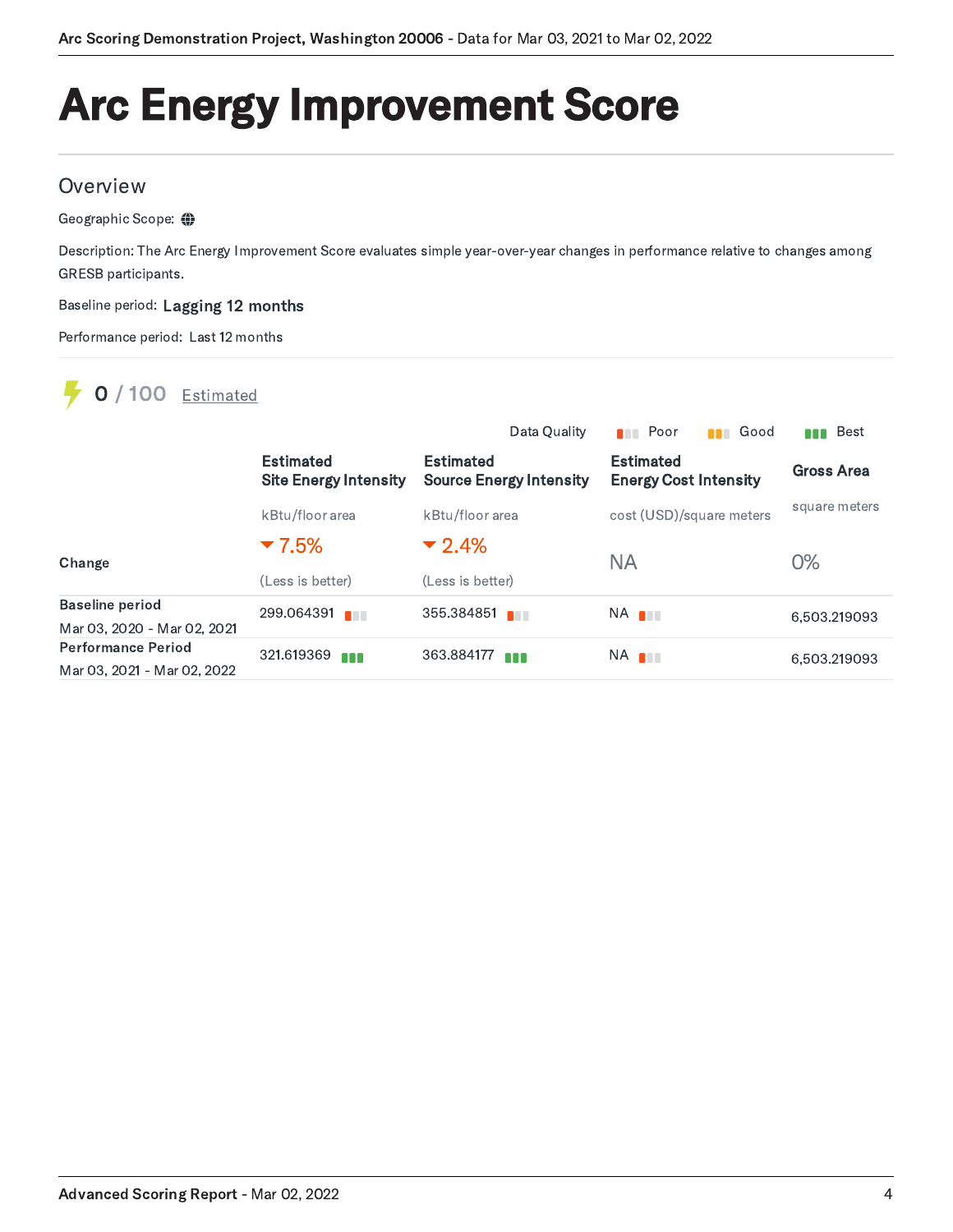### <span id="page-6-0"></span>Arc Peer Score

#### **Overview**

Geographic Scope: (1)

Description: The Arc Peer Score measures source energy intensity relative to all Arc participants.

Baseline period: N/A

Performance period: 12 months ending today

| <b>Benchmarking</b>                                        |                                             | Data Quality | Poor<br><b>The Second</b> | Good<br>n n | Best<br>N N N |
|------------------------------------------------------------|---------------------------------------------|--------------|---------------------------|-------------|---------------|
| <b>Selected Country</b><br><b>United States</b>            | Energy intensity<br>75.2 kBtu/sqft/year III |              | Percentile<br>47          |             |               |
| <b>Selected State</b><br>All                               | Total energy<br>5,261,608.8 kBtu/year       |              |                           |             |               |
| Selected SpaceType<br><b>Core Learning Space: K-12 Ele</b> |                                             |              |                           |             |               |
| Selected Certification<br>Not-Certified, Pre-Certified, C  |                                             |              |                           |             |               |

**Mar 03, 2021 - Mar 02, 2022** 

### 47/100 percentile

47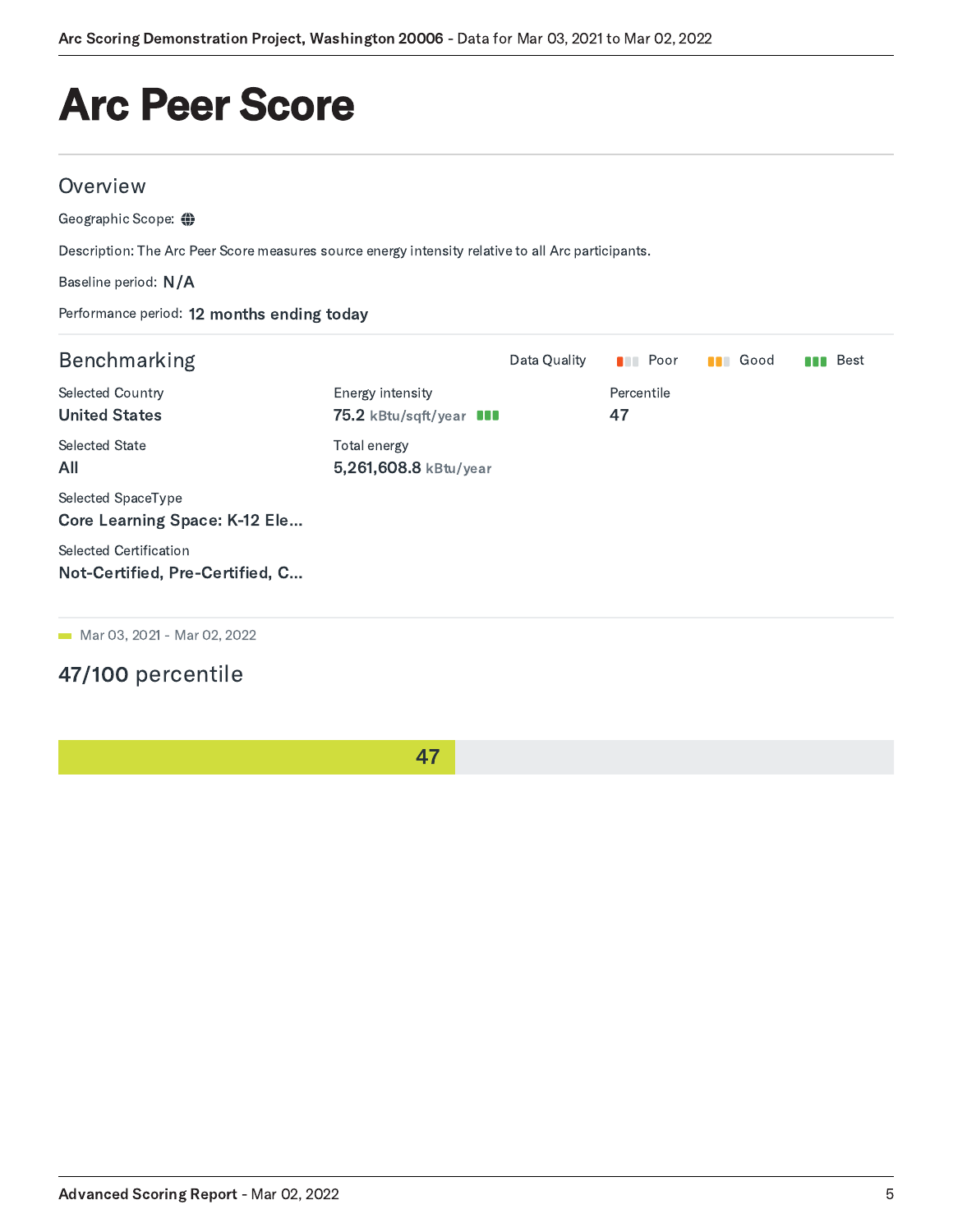### <span id="page-7-0"></span>ENERGY STAR Score

#### **Overview**

Geographic Scope: United States

Description: The ENERGY STAR Score compares whole building source energy performance to the U.S. building stock.

#### Baseline period: N/A

Performance period: Last 12 months

| Benchmarking                      |        |                              |                                                    |        |                     |                                |     | Data Quality | <b>Dell</b> Poor |     |  | <b>B</b> Good |     | <b>Bull</b> Best |
|-----------------------------------|--------|------------------------------|----------------------------------------------------|--------|---------------------|--------------------------------|-----|--------------|------------------|-----|--|---------------|-----|------------------|
| Occupancy<br>201                  |        |                              | Source energy intensity<br>85.1 kBtu/sqft/year III |        |                     | <b>ENERGY STAR score</b><br>75 |     |              |                  |     |  |               |     |                  |
| Gross area<br>70,000 sqft         |        |                              |                                                    |        | Total source energy | 5,954,480 kBtu/year            |     |              |                  |     |  |               |     |                  |
| Operating hours<br>40             |        |                              |                                                    |        |                     |                                |     |              |                  |     |  |               |     |                  |
| Space type                        |        |                              | <b>Office: Administrative/Professional</b>         |        |                     |                                |     |              |                  |     |  |               |     |                  |
| <b>Current EnergyStar Score</b>   |        |                              |                                                    |        |                     |                                |     |              |                  |     |  |               |     |                  |
| ł,                                | 75/100 |                              |                                                    |        |                     |                                |     |              |                  | 75  |  |               |     |                  |
| Effective at: Sep, 2021           |        | Last synced at: Oct 23, 2021 |                                                    |        |                     |                                |     |              |                  |     |  |               |     |                  |
| <b>Monthly average ESPM Score</b> |        |                              |                                                    |        |                     |                                |     |              |                  |     |  |               |     |                  |
| Apr 01, 2021 - Mar 31, 2022       |        |                              |                                                    |        |                     |                                |     |              |                  |     |  |               |     |                  |
| 71/100                            |        |                              |                                                    |        |                     |                                |     |              |                  |     |  |               |     |                  |
| 100                               | 65     | 70                           | 70                                                 | $70\,$ | 75                  | 75                             | 75  |              |                  |     |  |               |     |                  |
| 50                                |        |                              |                                                    |        |                     |                                |     |              |                  |     |  |               |     |                  |
| $\circ$                           | Apr    | May                          | Jun                                                | Jul    | Aug                 | Sep                            | Oct | Nov          | Dec              | Jan |  | Feb           | Mar |                  |
|                                   |        |                              | Score calculated for the first day of each month   |        |                     |                                |     |              |                  |     |  |               |     |                  |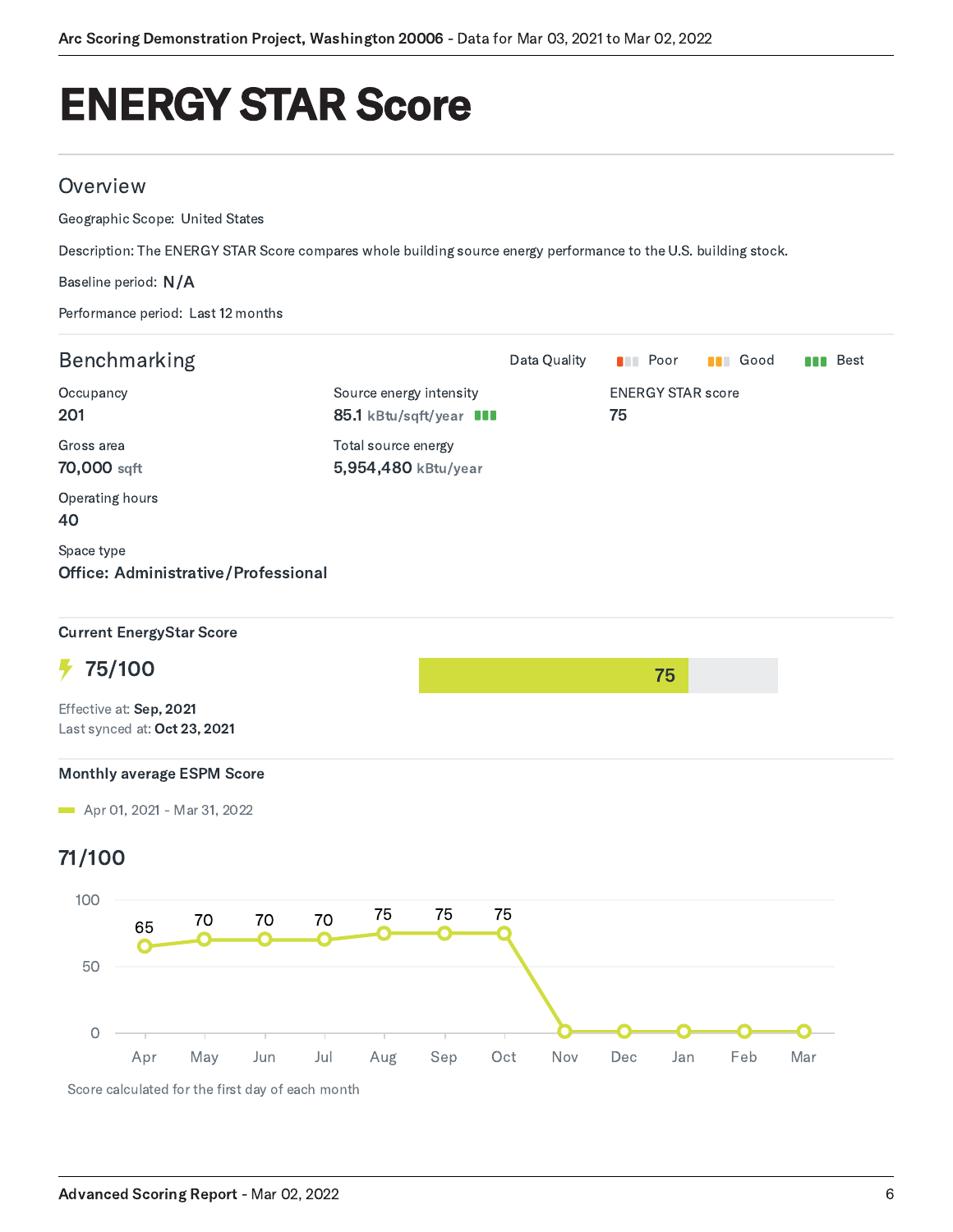# <span id="page-8-0"></span>GRESB (2020)

#### **Overview**

Geographic Scope: (1)

Description: The GRESB Sector Score compares project energy intensity with sector average intensities from 2020.

Baseline period: N/A

Performance period: Last 12 months

#### Benchmarking **Benchmarking Benchmarking Best Benchmarking Best Best Data Quality III** Poor **III** Good **III** Best Select SpaceType **Healthcare** 2020 Global average energy intensity 225 kWh/sqm/year Energy intensity 237.1 kWh/sqm/year **III** Total energy 1,542,021.1 kWh/year Rating  $\oslash$  Performing average

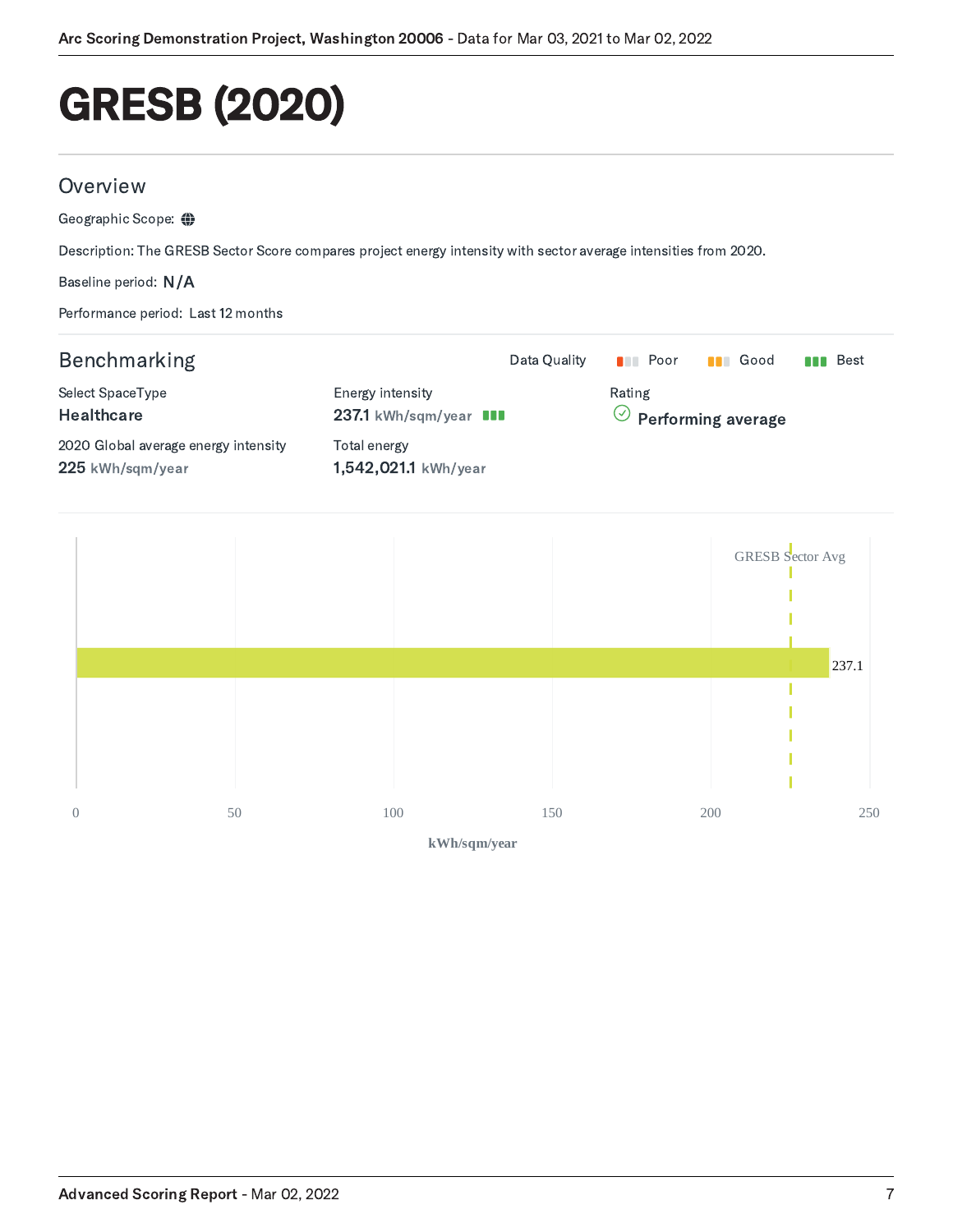# <span id="page-9-0"></span>Building Energy Performance Standard

### **Overview**

Geographic Scope: Washington, DC

Description: The Washington, DC Building Energy Performance Standard (BEPS) evaluates operational source energy performance relative to climate action plan requirements.

#### Baseline period: N/A

Performance period: Last 12 months

| Benchmarking                      |                                                         | Data Quality | Poor<br><b>The Contract of Street</b> | Good<br><b>The Co</b>             | <b>Best</b><br>nn |
|-----------------------------------|---------------------------------------------------------|--------------|---------------------------------------|-----------------------------------|-------------------|
| Geographic area<br>Washington, DC | Source energy intensity<br>85.1 kBtu/sqft/yr <b>III</b> |              | Meets FUI benchmark<br>у<br>Pass      |                                   |                   |
| Ownership<br>Private              | Total source energy<br>5,954,480 kBtu/yr                |              | $\mathcal{S}(\mathcal{S})$<br>Pass    | Meets ENERGY STAR score benchmark |                   |
| Property type<br><b>Office</b>    | <b>ENERGY STAR Score</b><br>75                          |              |                                       |                                   |                   |
| Gross area (sqft)<br>70,000       |                                                         |              |                                       |                                   |                   |



**Source energy intensity (kBtu/sqft/yr)**

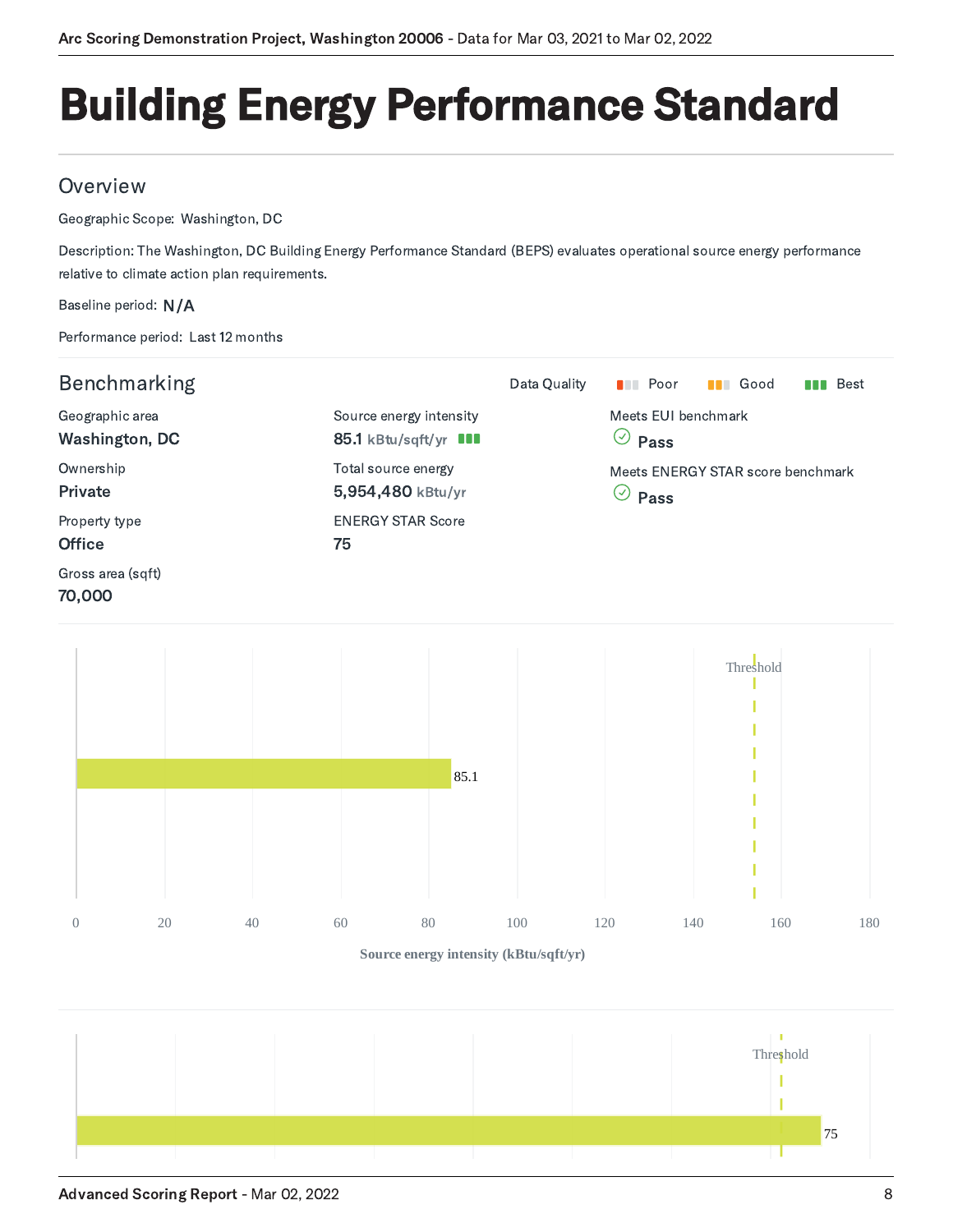# <span id="page-10-0"></span>Energy Benchmarking Law

#### **Overview**

Geographic Scope: Seattle, Washington

Description: Seattle's Energy Benchmarking Law (Municipal Code 22.920) evaluate operational source energy performance relative to Seattle's climate action plan requirements.

Baseline period: N/A

Performance period: Last 12 months

### Benchmarking





**ENERGY STAR score**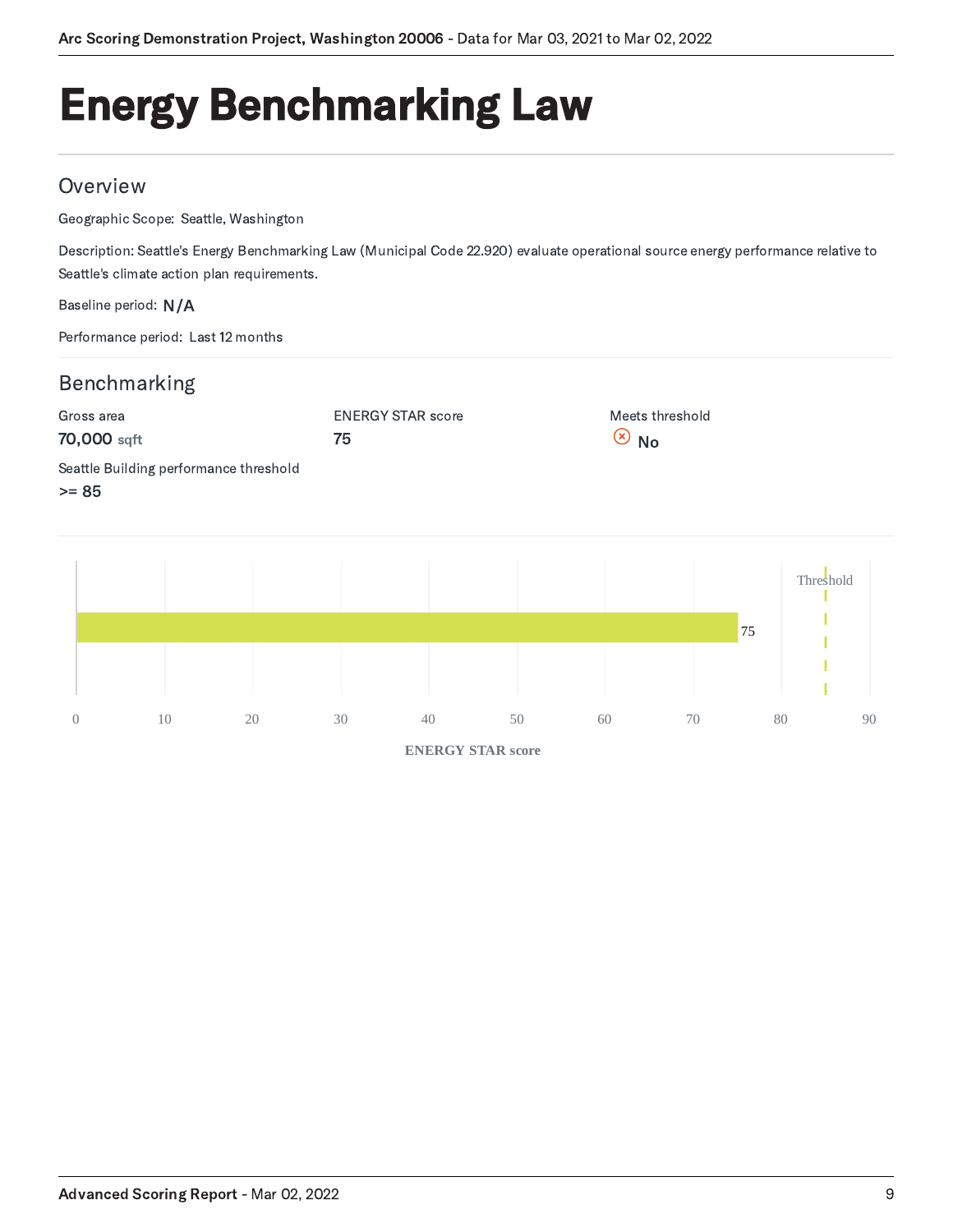# <span id="page-11-0"></span>Building Energy & Water Efficiency **Strategy**

#### **Overview**

Geographic Scope: Orlando, FL

Description: The Building Energy & Water Efficiency Strategy evaluates operational performance relative to City of Orlando climate action plan goals.

#### Baseline period: N/A

Performance period: Last 12 months

### Benchmarking

| Select SpaceType                                              | <b>ENERGY STAR score</b> | Meets city of Orlando benchmark                       |
|---------------------------------------------------------------|--------------------------|-------------------------------------------------------|
| Commercial                                                    | 75                       | $\heartsuit$ Yes                                      |
| Gross area<br>70,000 sqft                                     |                          | Meets minimum gross area criteria<br>$\heartsuit$ Yes |
| Minimum gross area criteria<br>$>= 50000$ sqft                |                          |                                                       |
| Minimum score to meet city of Orlando<br>benchmark<br>$>= 50$ |                          |                                                       |

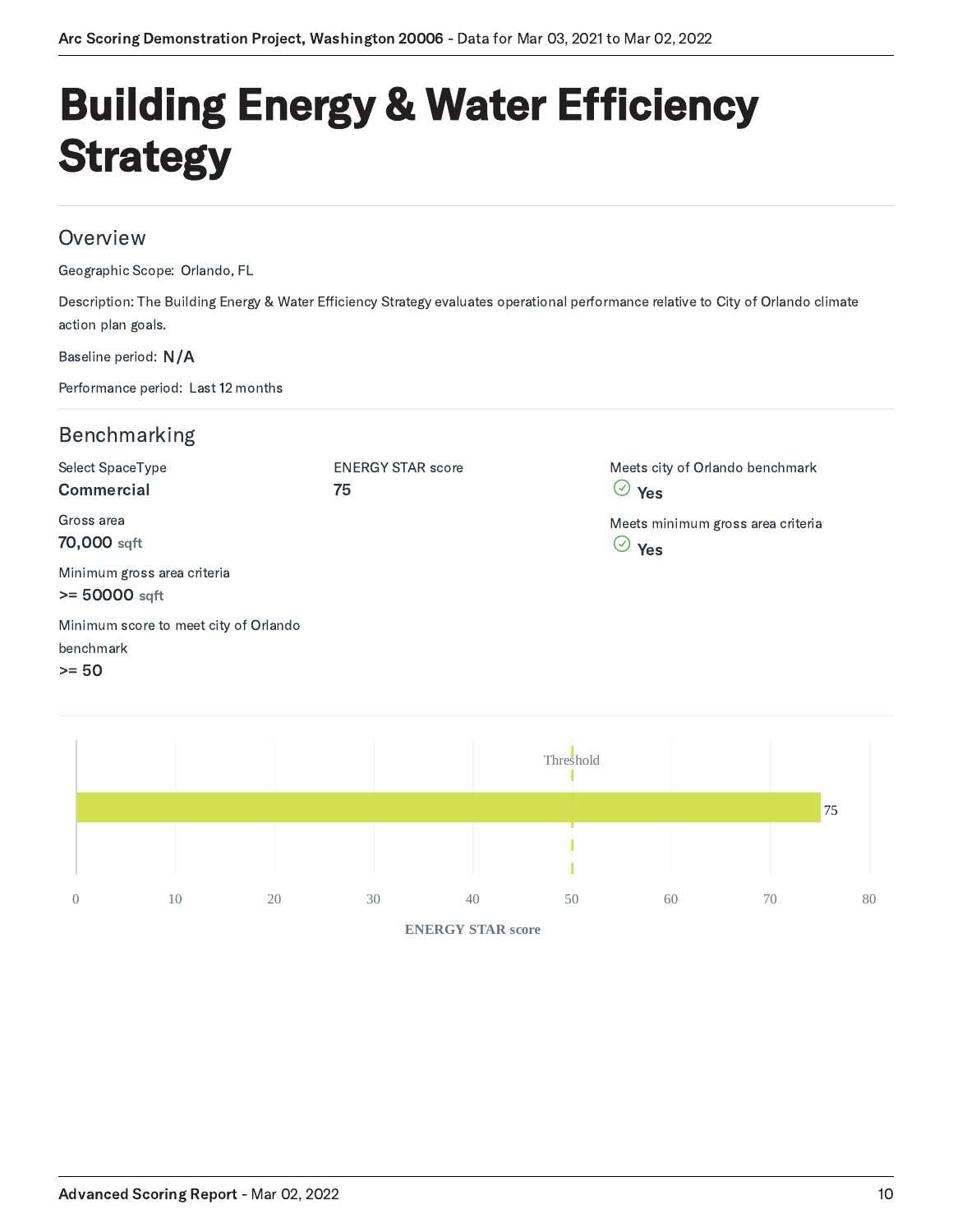## <span id="page-12-0"></span>CRREM GHG

#### **Overview**

Geographic Scope: European Union

Description: The Carbon Risk Real Estate Monitor (CRREM) evaluates operational greenhouse gas emissions relative to a 1.5 degree decarbonization pathway.

Baseline period: N/A

Performance period: 12 months ending today

| <b>Benchmarking</b>                                |                                                | Data Quality | Poor<br><b>TELESCOPE</b> | <b>B</b> Good   | Best<br>n n n |
|----------------------------------------------------|------------------------------------------------|--------------|--------------------------|-----------------|---------------|
| Geographic area<br><b>Netherlands</b>              | <b>GHG</b> intensity<br>44.5 kgCO2e/sqm/yr III |              | Result<br>$(\checkmark)$ | Pass until 2033 |               |
| Property type<br><b>Commercial</b>                 | <b>Total GHG</b><br>289,653.3 kgCO2e/yr        |              |                          |                 |               |
| Sub property type<br><b>Office</b>                 |                                                |              |                          |                 |               |
| Specific plan path<br><b>CRREM 1.5 degree plan</b> |                                                |              |                          |                 |               |
| $100 -$                                            |                                                |              |                          |                 |               |

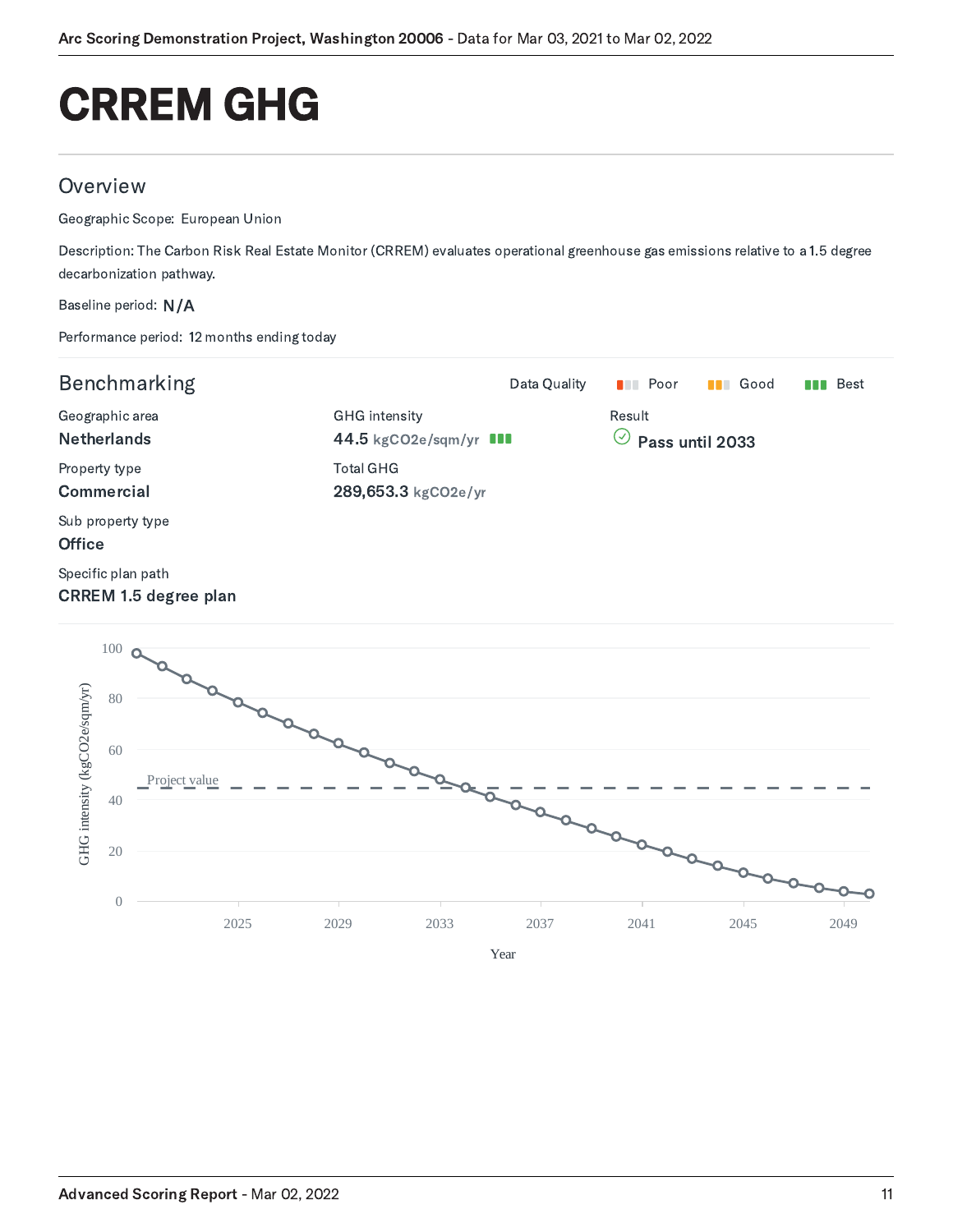#### CRREM GHG (continued)

| Year | Criteria (kgCO2e/sqm/yr) | Meets criteria   | % improvement |
|------|--------------------------|------------------|---------------|
| 2021 | $= 97.9$                 | $\odot$ Pass     | N/A           |
| 2022 | $= 92.6$                 | $\oslash$ Pass   | N/A           |
| 2023 | $= 87.7$                 | $\oslash$ Pass   | N/A           |
| 2024 | $= 83.0$                 | $\oslash$ Pass   | N/A           |
| 2025 | $= 78.5$                 | $\oslash$ Pass   | N/A           |
| 2026 | $\leq$ 74.2              | $\odot$ Pass     | N/A           |
| 2027 | $\le$ = 70.0             | $\oslash$ Pass   | N/A           |
| 2028 | $= 65.9$                 | $\odot$ Pass     | N/A           |
| 2029 | $= 62.0$                 | $\oslash$ Pass   | N/A           |
| 2030 | $= 58.3$                 | $\oslash$ Pass   | N/A           |
| 2031 | $= 54.6$                 | $\oslash$ Pass   | N/A           |
| 2032 | $\le$ = 51.2             | $\oslash$ Pass   | N/A           |
| 2033 | $= 47.8$                 | $\odot$ Pass     | N/A           |
| 2034 | $= 44.5$                 | $\circledR$ Fail | 0.1%          |
| 2035 | $\le$ = 41.2             | $\circledR$ Fail | 7.3%          |
| 2036 | $= 38.0$                 | $\circledR$ Fail | 14.5%         |
| 2037 | $= 34.8$                 | $\circledR$ Fail | 21.7%         |
| 2038 | $= 31.7$                 | $\circledR$ Fail | 28.8%         |
| 2039 | $\le$ 28.5               | $\circledR$ Fail | 35.9%         |
| 2040 | $\le$ = 25.4             | $\circledR$ Fail | 43.0%         |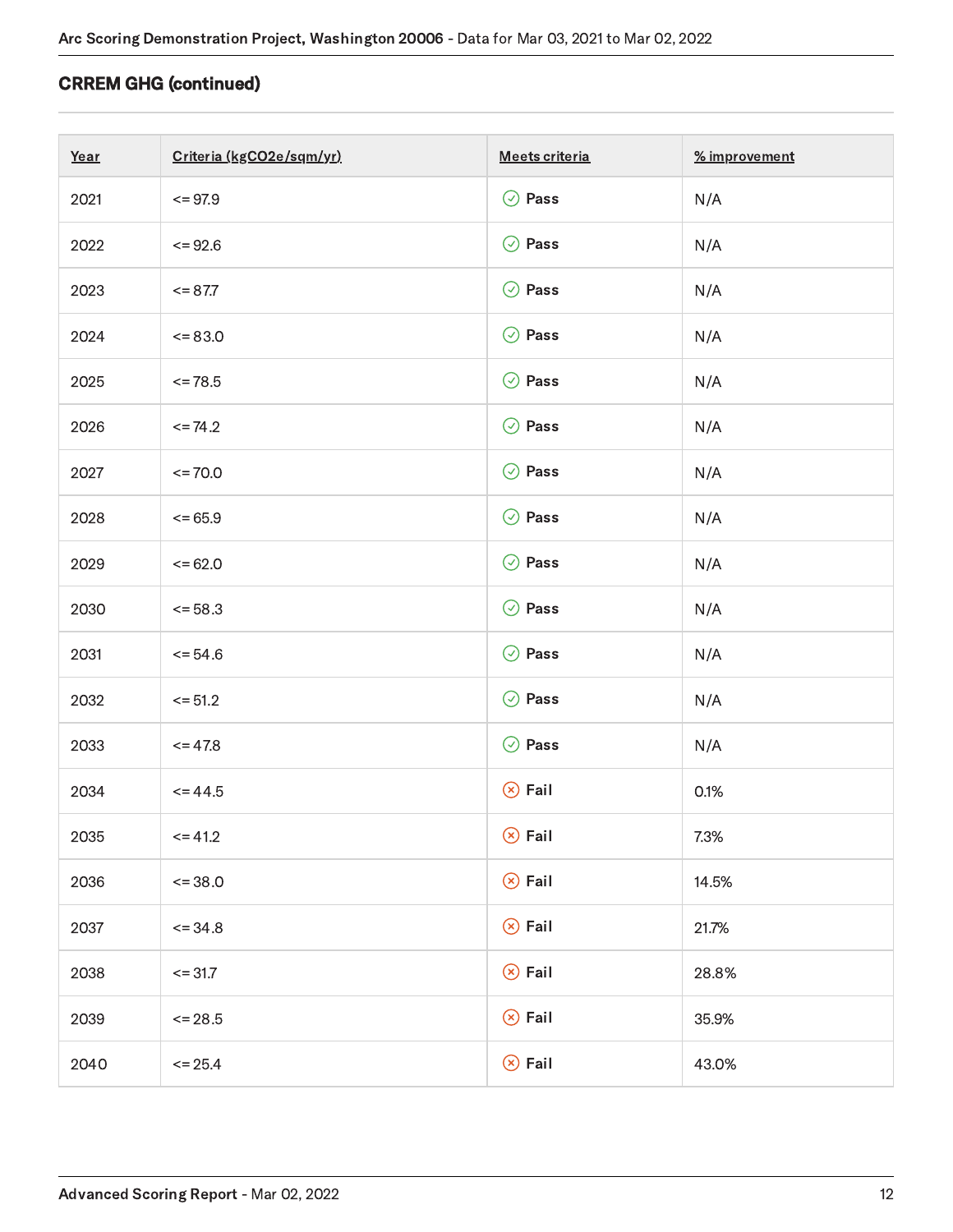#### CRREM GHG (continued)

| Year | Criteria (kgCO2e/sqm/yr) | Meets criteria   | % improvement |
|------|--------------------------|------------------|---------------|
| 2041 | $\le$ = 22.3             | $\circledR$ Fail | 49.9%         |
| 2042 | $= 19.3$                 | $\circledR$ Fail | 56.7%         |
| 2043 | $= 16.4$                 | $\circledR$ Fail | 63.2%         |
| 2044 | $= 13.7$                 | $\circledR$ Fail | 69.3%         |
| 2045 | $\le$ = 11.2             | $\circledR$ Fail | 74.9%         |
| 2046 | $<=8.9$                  | $\circledR$ Fail | 80.0%         |
| 2047 | $= 6.9$                  | $\circledR$ Fail | 84.5%         |
| 2048 | $\le$ = 5.2              | $\circledR$ Fail | 88.3%         |
| 2049 | $= 3.8$                  | $\circledR$ Fail | 91.4%         |
| 2050 | $\le$ = 2.7              | $\circledR$ Fail | 93.9%         |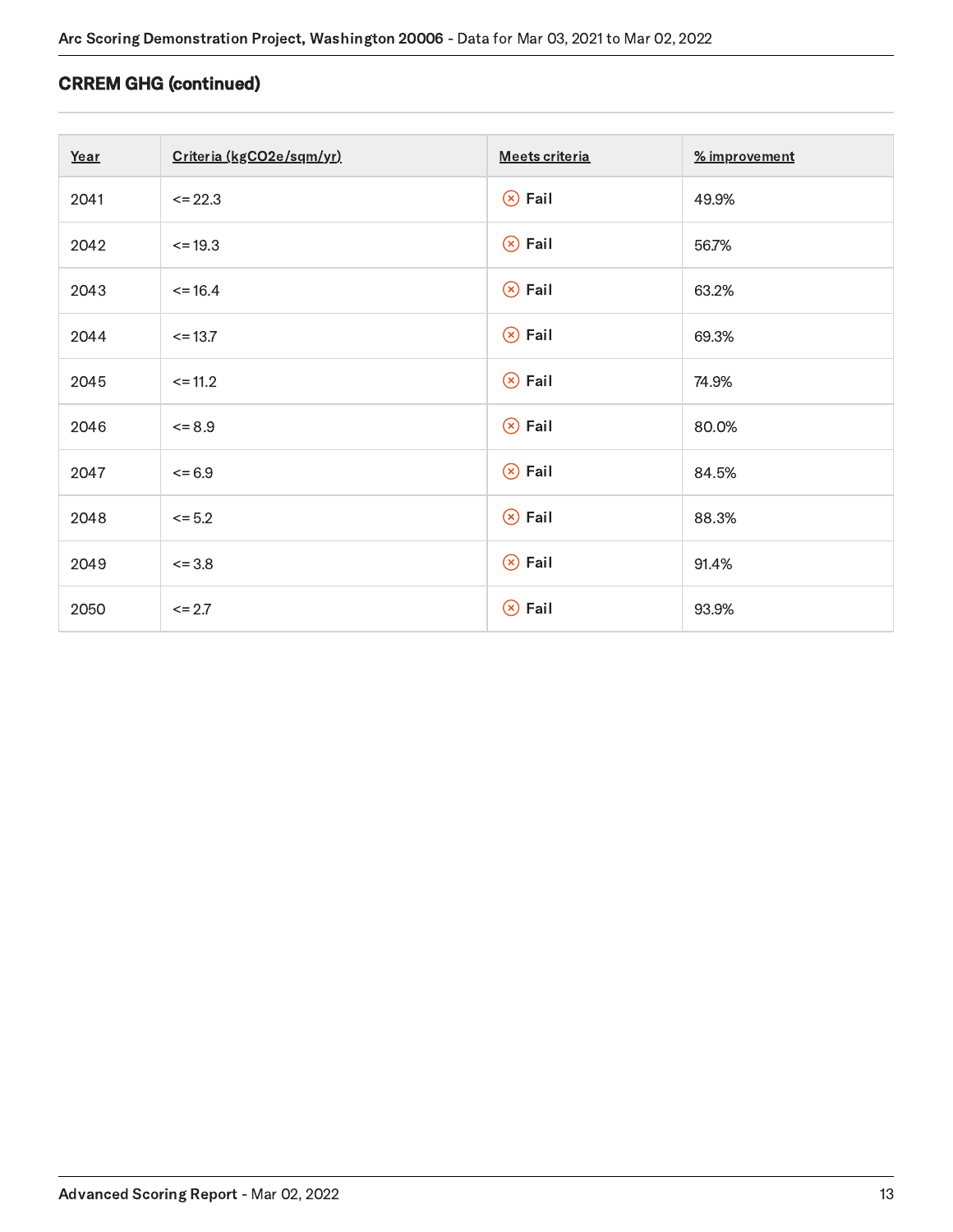# <span id="page-15-0"></span>CRREM Source

#### **Overview**

Geographic Scope: European Union

Description: The Carbon Risk Real Estate Monitor (CRREM) evaluates operational source energy performance relative to a 1.5 degree decarbonization pathway.

Baseline period: N/A

0

Performance period: 12 months ending today

| Benchmarking                                                           |                                                        | Data Quality | $\blacksquare$ Poor       | <b>II</b> Good | Best<br><b>TIME</b> |
|------------------------------------------------------------------------|--------------------------------------------------------|--------------|---------------------------|----------------|---------------------|
| Geographic area<br><b>Belgium</b>                                      | Source energy intensity<br>268.3 kWh/sqm/yr <b>III</b> |              | Result<br>$\odot$<br>Fail |                |                     |
| Property type<br><b>Commercial</b>                                     | Total source energy<br>1,745,083.7 kWh/yr              |              |                           |                |                     |
| Sub property type<br><b>Office</b>                                     |                                                        |              |                           |                |                     |
| Specific plan path<br><b>CRREM 1.5 degree goal</b>                     |                                                        |              |                           |                |                     |
| 250<br>Source energy intensity (kWh/sqm/yr)<br>200<br>150<br>100<br>50 |                                                        |              |                           |                |                     |

2020 2024 2028 2032 2036 2040 2044 2048

Year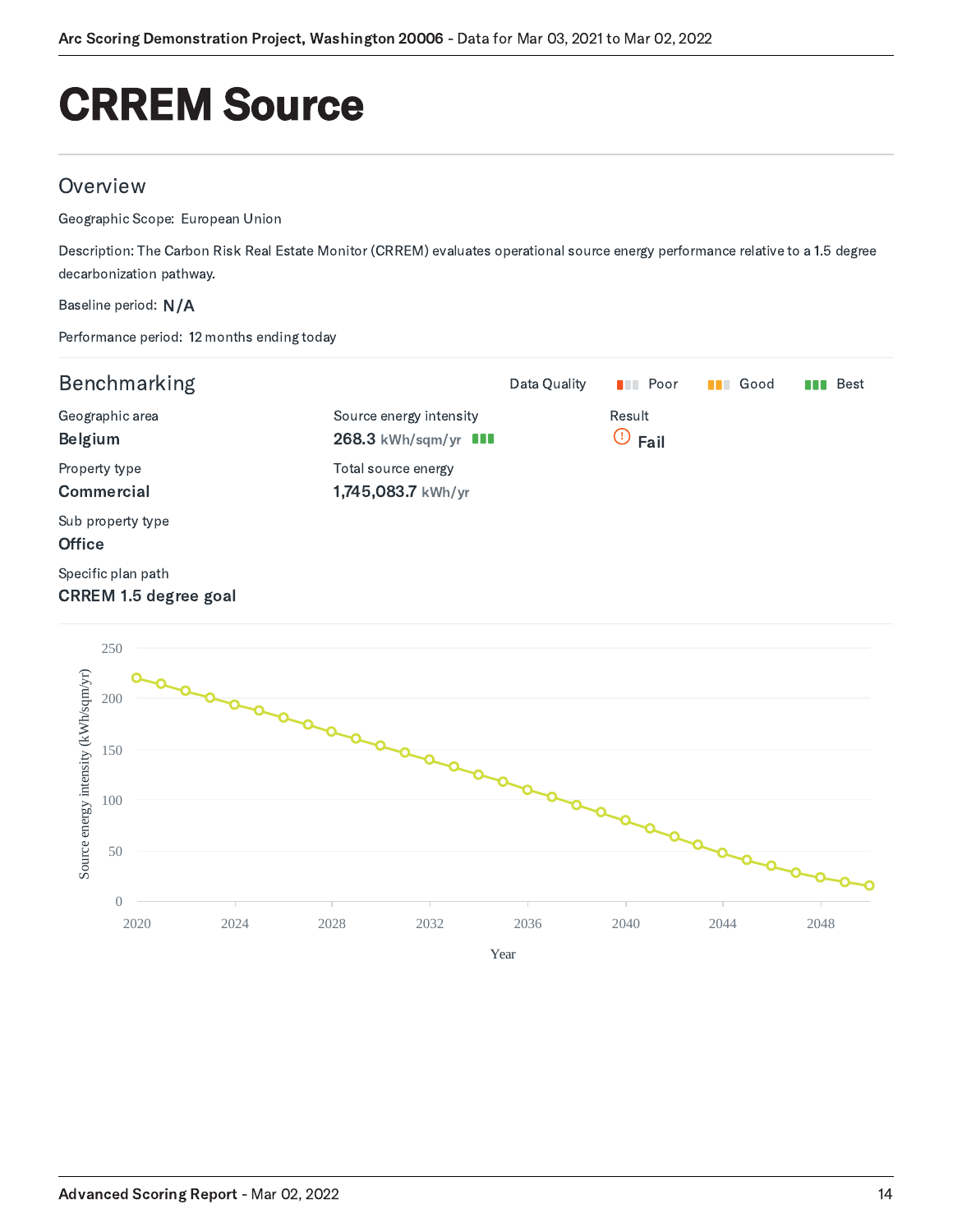#### CRREM Source (continued)

| Year | Criteria (kWh/sqm/yr) | Meets criteria   | % improvement |
|------|-----------------------|------------------|---------------|
| 2020 | $= 220.0$             | $\circledR$ Fail | 18.0%         |
| 2021 | $= 214.0$             | $\circledR$ Fail | 20.2%         |
| 2022 | $\le$ = 207.0         | $\circledR$ Fail | 22.8%         |
| 2023 | $\le$ = 201.0         | $\circledR$ Fail | 25.1%         |
| 2024 | $= 194.0$             | $\circledR$ Fail | 27.7%         |
| 2025 | $= 188.0$             | $\circledR$ Fail | 29.9%         |
| 2026 | $= 181.0$             | $\circledR$ Fail | 32.5%         |
| 2027 | $= 174.0$             | $\circledR$ Fail | 35.1%         |
| 2028 | $= 167.0$             | $\circledR$ Fail | 37.8%         |
| 2029 | $= 160.0$             | $\circledR$ Fail | 40.4%         |
| 2030 | $= 153.0$             | $\circledR$ Fail | 43.0%         |
| 2031 | $= 146.0$             | $\circledR$ Fail | 45.6%         |
| 2032 | $= 139.0$             | $\circledR$ Fail | 48.2%         |
| 2033 | $= 132.0$             | $\circledR$ Fail | 50.8%         |
| 2034 | $= 125.0$             | $\circledR$ Fail | 53.4%         |
| 2035 | $= 118.0$             | $\circledR$ Fail | 56.0%         |
| 2036 | $= 110.0$             | $\circledR$ Fail | 59.0%         |
| 2037 | $= 103.0$             | $\circledR$ Fail | 61.6%         |
| 2038 | $= 95.0$              | $\circledR$ Fail | 64.6%         |
| 2039 | $= 87.0$              | $\circledR$ Fail | 67.6%         |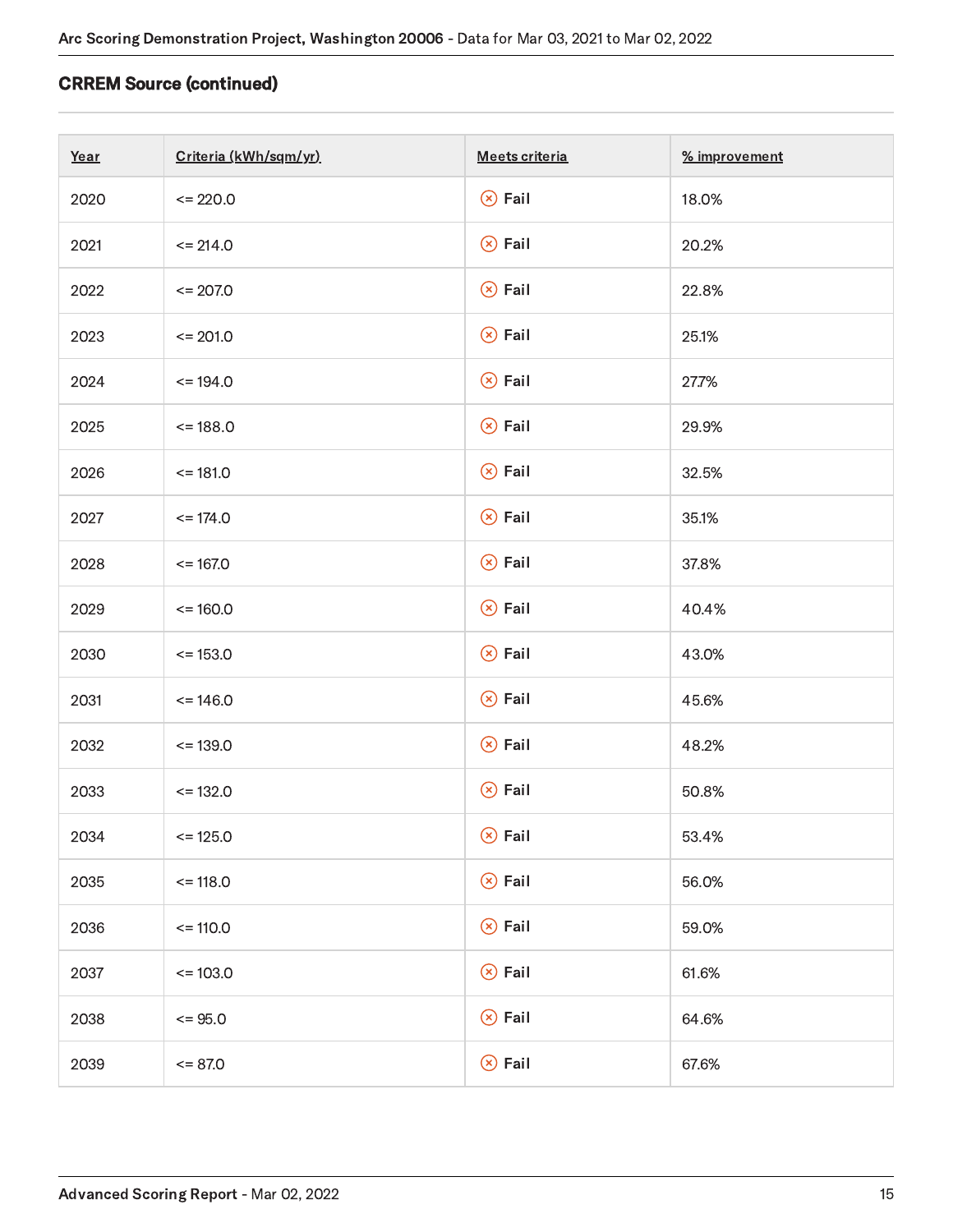#### CRREM Source (continued)

| Year | Criteria (kWh/sqm/yr) | Meets criteria   | % improvement |
|------|-----------------------|------------------|---------------|
| 2040 | $= 79.0$              | $\circledR$ Fail | 70.6%         |
| 2041 | $= 71.0$              | $\circledR$ Fail | 73.5%         |
| 2042 | $= 63.0$              | $\circledR$ Fail | 76.5%         |
| 2043 | $= 55.0$              | $\circledR$ Fail | 79.5%         |
| 2044 | $= 47.0$              | $\circledR$ Fail | 82.5%         |
| 2045 | $= 40.0$              | $\circledR$ Fail | 85.1%         |
| 2046 | $= 34.0$              | $\circledR$ Fail | 87.3%         |
| 2047 | $= 28.0$              | $\circledR$ Fail | 89.6%         |
| 2048 | $\le$ = 23.0          | $\circledR$ Fail | 91.4%         |
| 2049 | $= 19.0$              | $\circledR$ Fail | 92.9%         |
| 2050 | $= 15.0$              | $\circledR$ Fail | 94.4%         |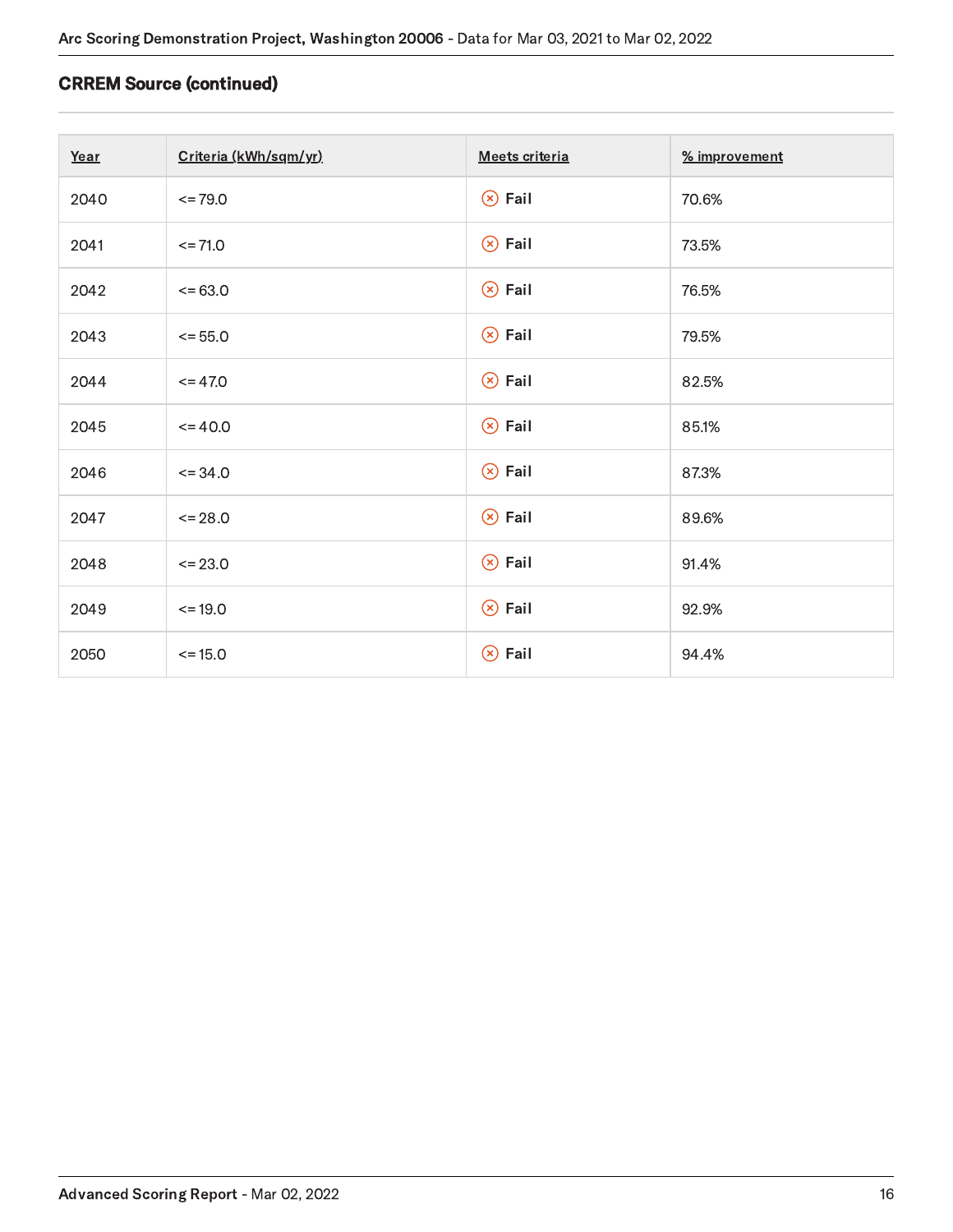## <span id="page-18-0"></span>ASHRAE

### **Overview**

Geographic Scope: United States

Description: ASHRAE 100 measures building performance relative to CBECS (2012) divided by property type and climate zone.

Baseline period: N/A

Performance period: 12 months ending today



0 20 40 60 80 100 120 140 160 180

**Source energy intensity (kBtu/sqft/yr)**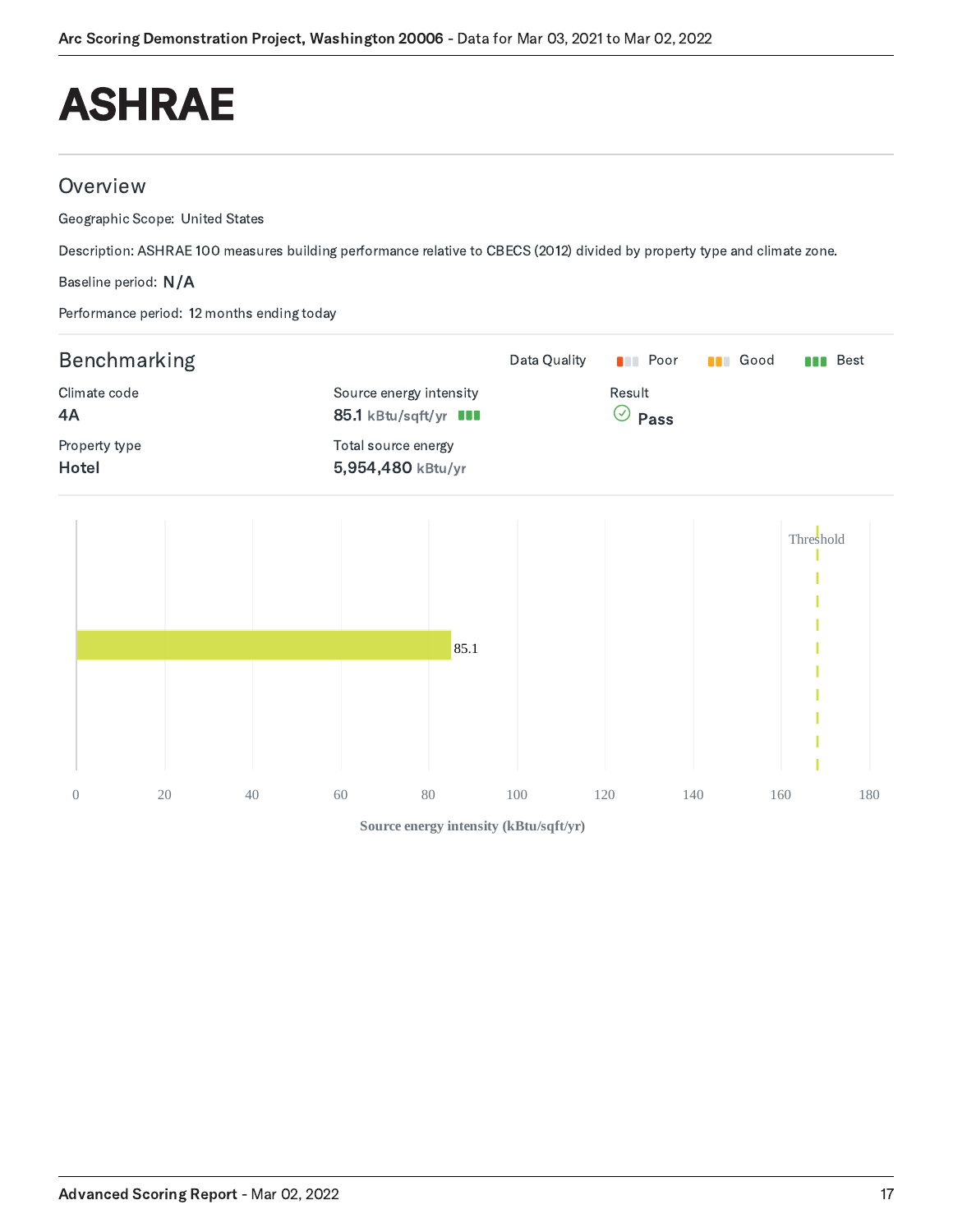### ASHRAE (continued)

| Year | Criteria (kBtu/sqft/yr) | Meets criteria | <u>% improvement</u> |
|------|-------------------------|----------------|----------------------|
| 2012 | $\le$ = 168.0           | Pass           | N/A                  |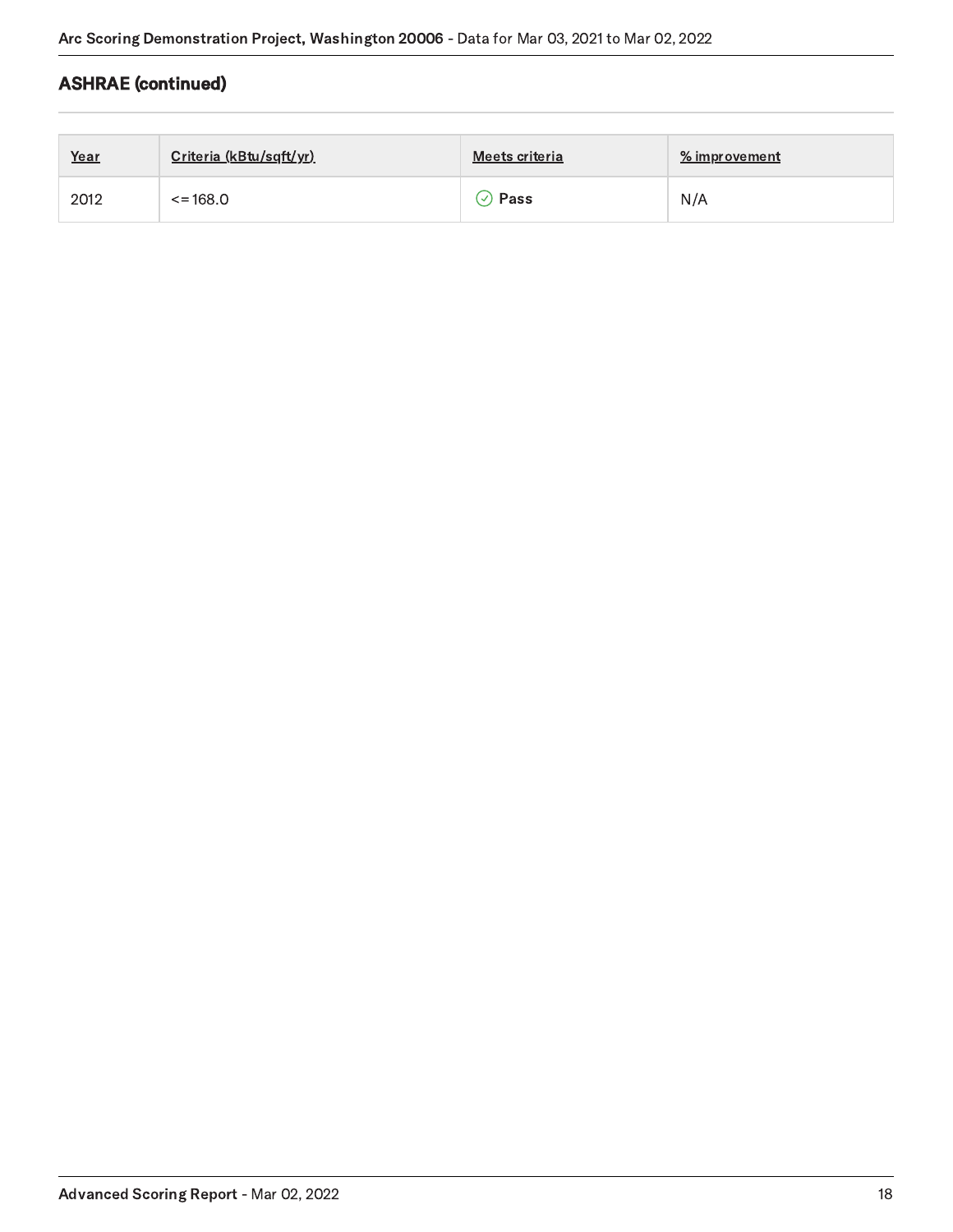### <span id="page-20-0"></span>Building Energy Reporting and Disclosure Ordinance (BERDO)

#### **Overview**

Geographic Scope: Boston, MA

Description: The Building Energy and Reporting Disclosure Ordinance (BERDO) evaluates operational performance relative to City of Boston climate action plan goals.

#### Baseline period: N/A

Performance period: 12 months ending today



Sub property type

#### **Office**

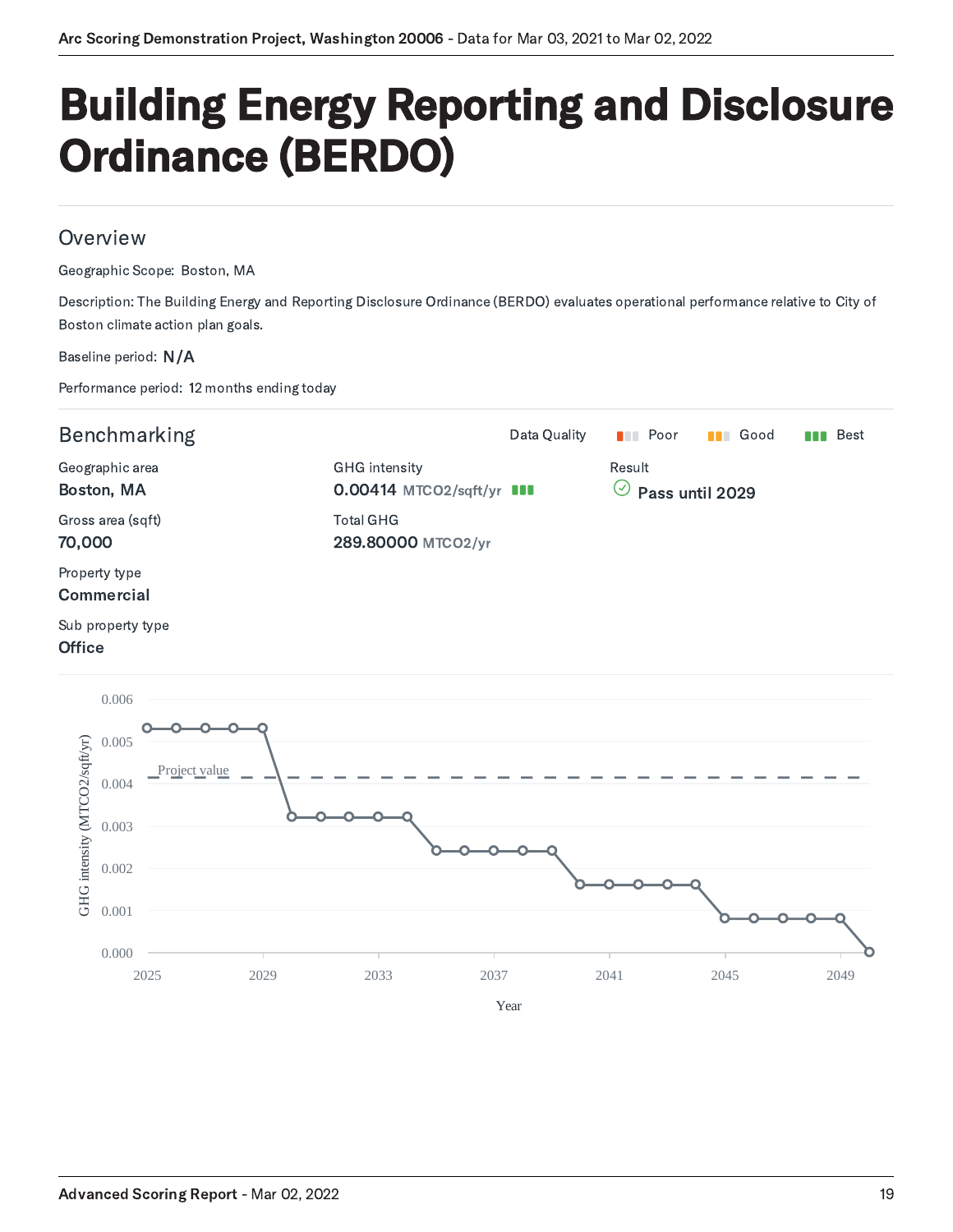#### Building Energy Reporting and Disclosure Ordinance (BERDO) (continued)

| Year | Criteria (MTCO2/sqft/yr) | Meets criteria   | % improvement |
|------|--------------------------|------------------|---------------|
| 2025 | $\leq 0.0053$            | $\oslash$ Pass   | N/A           |
| 2026 | $\leq 0.0053$            | $\oslash$ Pass   | N/A           |
| 2027 | $\leq 0.0053$            | $\oslash$ Pass   | N/A           |
| 2028 | $\leq 0.0053$            | $\odot$ Pass     | N/A           |
| 2029 | $\leq 0.0053$            | $\odot$ Pass     | N/A           |
| 2030 | $\leq 0.0032$            | $\circledR$ Fail | 22.7%         |
| 2031 | $\leq 0.0032$            | $\circledR$ Fail | 22.7%         |
| 2032 | $\leq 0.0032$            | $\circledR$ Fail | 22.7%         |
| 2033 | $\leq 0.0032$            | $\circledR$ Fail | 22.7%         |
| 2034 | $\leq 0.0032$            | $\circledR$ Fail | 22.7%         |
| 2035 | $\leq 0.0024$            | $\circledR$ Fail | 42.0%         |
| 2036 | $\leq 0.0024$            | $\circledR$ Fail | 42.0%         |
| 2037 | $\leq 0.0024$            | $\circledR$ Fail | 42.0%         |
| 2038 | $\leq 0.0024$            | $\circledR$ Fail | 42.0%         |
| 2039 | $\leq 0.0024$            | $\circledR$ Fail | 42.0%         |
| 2040 | $= 0.0016$               | $\circledR$ Fail | 61.4%         |
| 2041 | $\leq 0.0016$            | $\circledR$ Fail | 61.4%         |
| 2042 | $\leq 0.0016$            | $\circledR$ Fail | 61.4%         |
| 2043 | $\leq 0.0016$            | $\circledR$ Fail | 61.4%         |
| 2044 | $= 0.0016$               | $\circledR$ Fail | 61.4%         |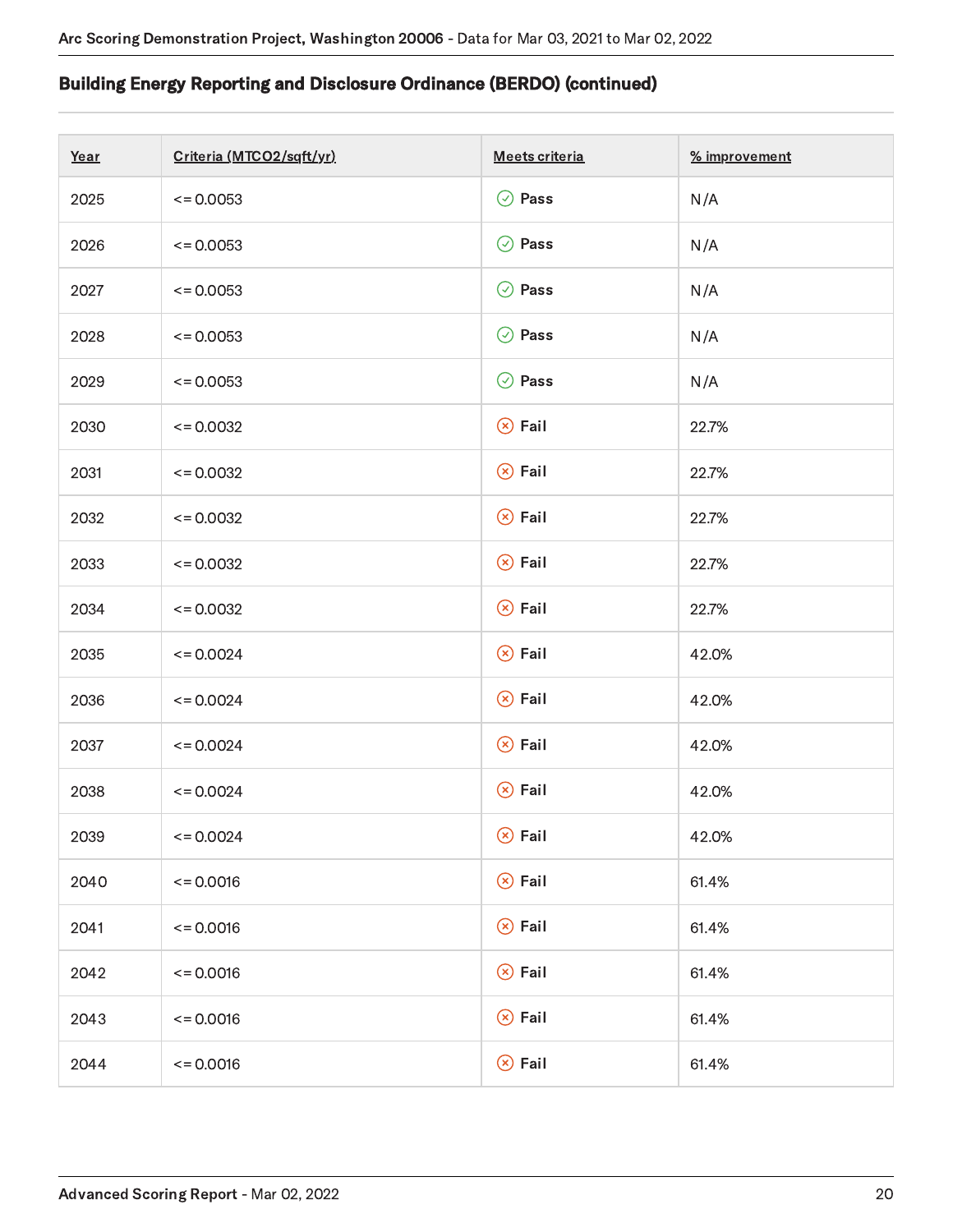#### Building Energy Reporting and Disclosure Ordinance (BERDO) (continued)

| Year | Criteria (MTCO2/sqft/yr) | Meets criteria   | % improvement |
|------|--------------------------|------------------|---------------|
| 2045 | $\leq 0.0008$            | $\circledR$ Fail | 80.7%         |
| 2046 | $\leq 0.0008$            | $\circledR$ Fail | 80.7%         |
| 2047 | $\leq 0.0008$            | $\circledR$ Fail | 80.7%         |
| 2048 | $\leq 0.0008$            | $\circledR$ Fail | 80.7%         |
| 2049 | $\leq 0.0008$            | $\circledR$ Fail | 80.7%         |
| 2050 | $\leq 0.0$               | $\circledR$ Fail | 100.0%        |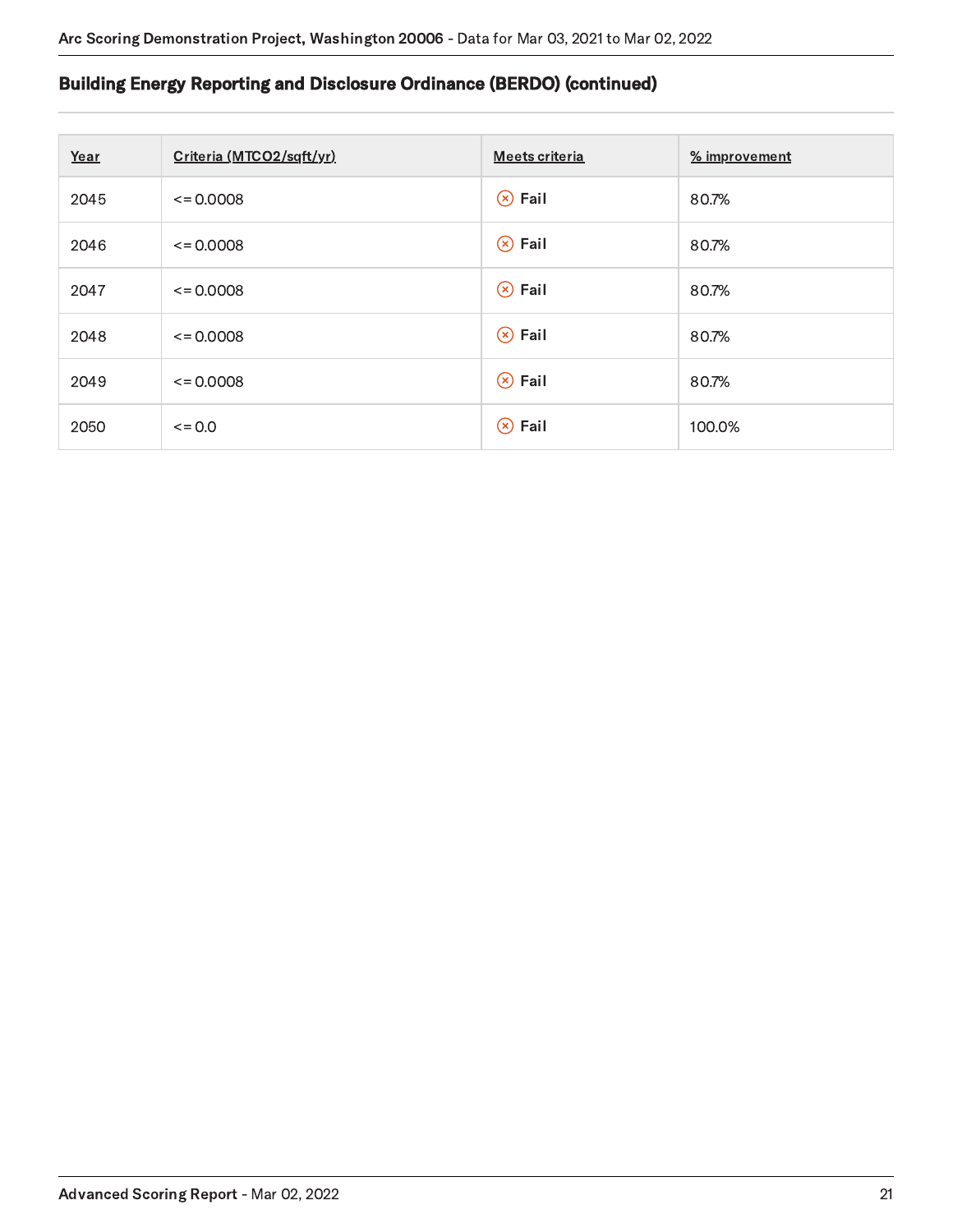## <span id="page-23-0"></span>LL97

### **Overview**

Geographic Scope: New York City, New York

Description: Local Law 97 evaluates operational greenhouse gas emissions relative to New York City Local Law 97.

Baseline period: N/A

Performance period: 12 months ending today

| Benchmarking                                                   |               |                      |                                  |                    |                               | Data Quality                         | $\blacksquare$ Poor | <b>B</b> Good |      | <b>Bull</b> Best |
|----------------------------------------------------------------|---------------|----------------------|----------------------------------|--------------------|-------------------------------|--------------------------------------|---------------------|---------------|------|------------------|
| Geographic area<br>New York, NY<br>Gross area (sqft)<br>70,000 |               | <b>GHG</b> intensity | 0.00414 MTCO2/sqft/yr <b>III</b> |                    |                               | Result<br>$\odot$<br>Pass until 2034 |                     |               |      |                  |
|                                                                |               |                      | <b>Total GHG</b>                 | 289.80000 MTCO2/yr |                               |                                      |                     |               |      |                  |
| Property type<br>Commercial                                    |               |                      |                                  |                    |                               |                                      |                     |               |      |                  |
| Sub property type<br>Hotel                                     |               |                      |                                  |                    |                               |                                      |                     |               |      |                  |
| 2024-2029                                                      | \$0/yr        |                      |                                  |                    |                               |                                      |                     |               |      |                  |
| 2030-2034                                                      | \$0/yr        |                      |                                  |                    |                               |                                      |                     |               |      |                  |
| $\$0$                                                          |               | \$2                  |                                  | $\$4$              | <b>Estimated Penalty (\$)</b> | \$6                                  |                     | $\$8$         |      | \$10             |
| $0.010$ O                                                      |               |                      |                                  |                    |                               |                                      |                     |               |      |                  |
|                                                                |               |                      |                                  |                    |                               |                                      |                     |               |      |                  |
| GHG intensity (MTCO2/sqft/yr)<br>0.005                         | Project value |                      |                                  |                    |                               |                                      |                     |               |      |                  |
| 0.000                                                          | 2025          | 2026                 | 2027                             | 2028               | 2029<br>Year                  | 2030                                 | 2031                | 2032          | 2033 | 2034             |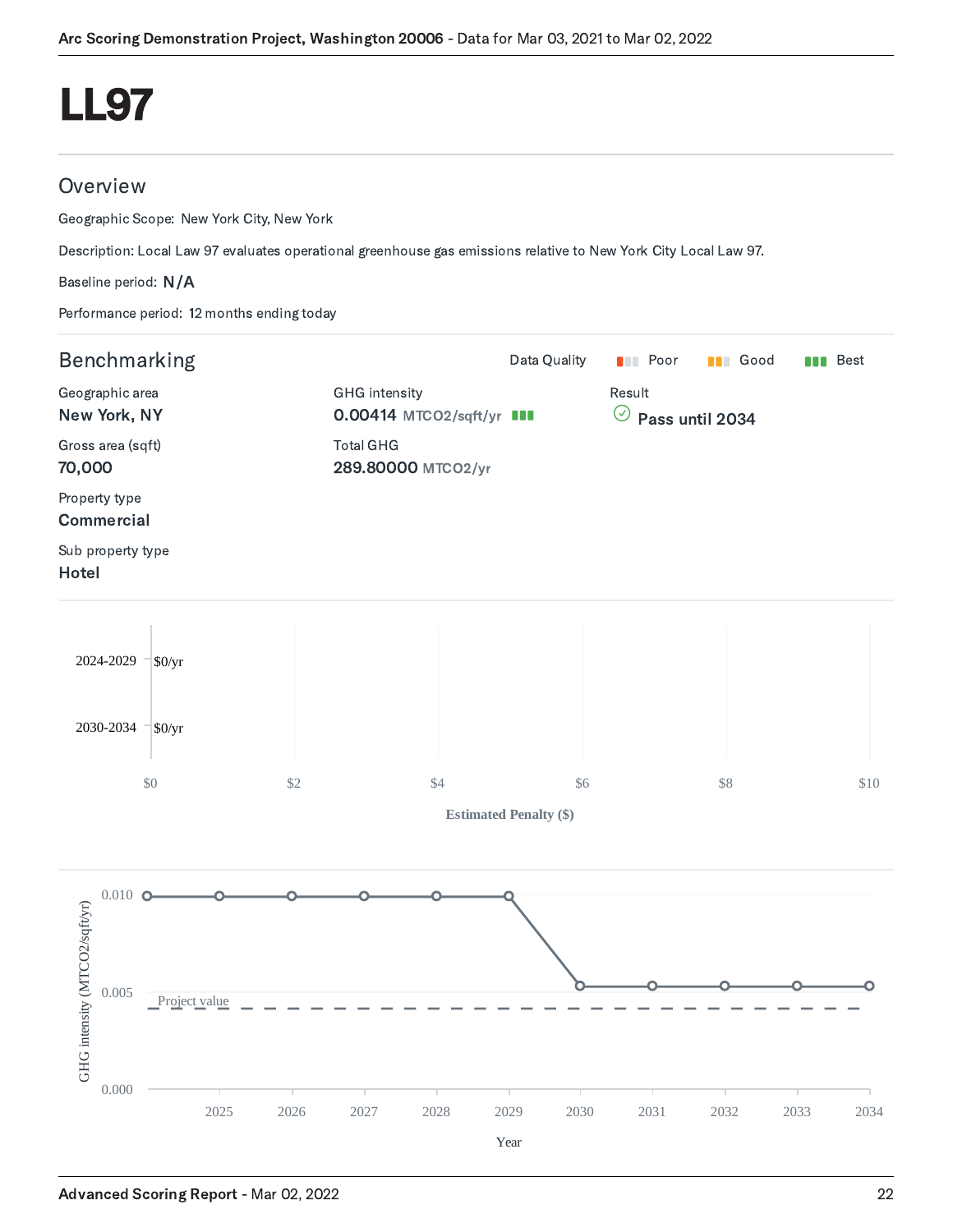### LL97 (continued)

| Year | Criteria (MTCO2/sqft/yr) | Meets criteria | % improvement |
|------|--------------------------|----------------|---------------|
| 2024 | $= 0.00987$              | $\oslash$ Pass | N/A           |
| 2025 | $= 0.00987$              | $\oslash$ Pass | N/A           |
| 2026 | $= 0.00987$              | $\oslash$ Pass | N/A           |
| 2027 | $= 0.00987$              | $\odot$ Pass   | N/A           |
| 2028 | $= 0.00987$              | $\odot$ Pass   | N/A           |
| 2029 | $= 0.00987$              | $\odot$ Pass   | N/A           |
| 2030 | $= 0.00526$              | $\oslash$ Pass | N/A           |
| 2031 | $= 0.00526$              | $\oslash$ Pass | N/A           |
| 2032 | $= 0.00526$              | $\odot$ Pass   | N/A           |
| 2033 | $= 0.00526$              | $\odot$ Pass   | N/A           |
| 2034 | $= 0.00526$              | $\oslash$ Pass | N/A           |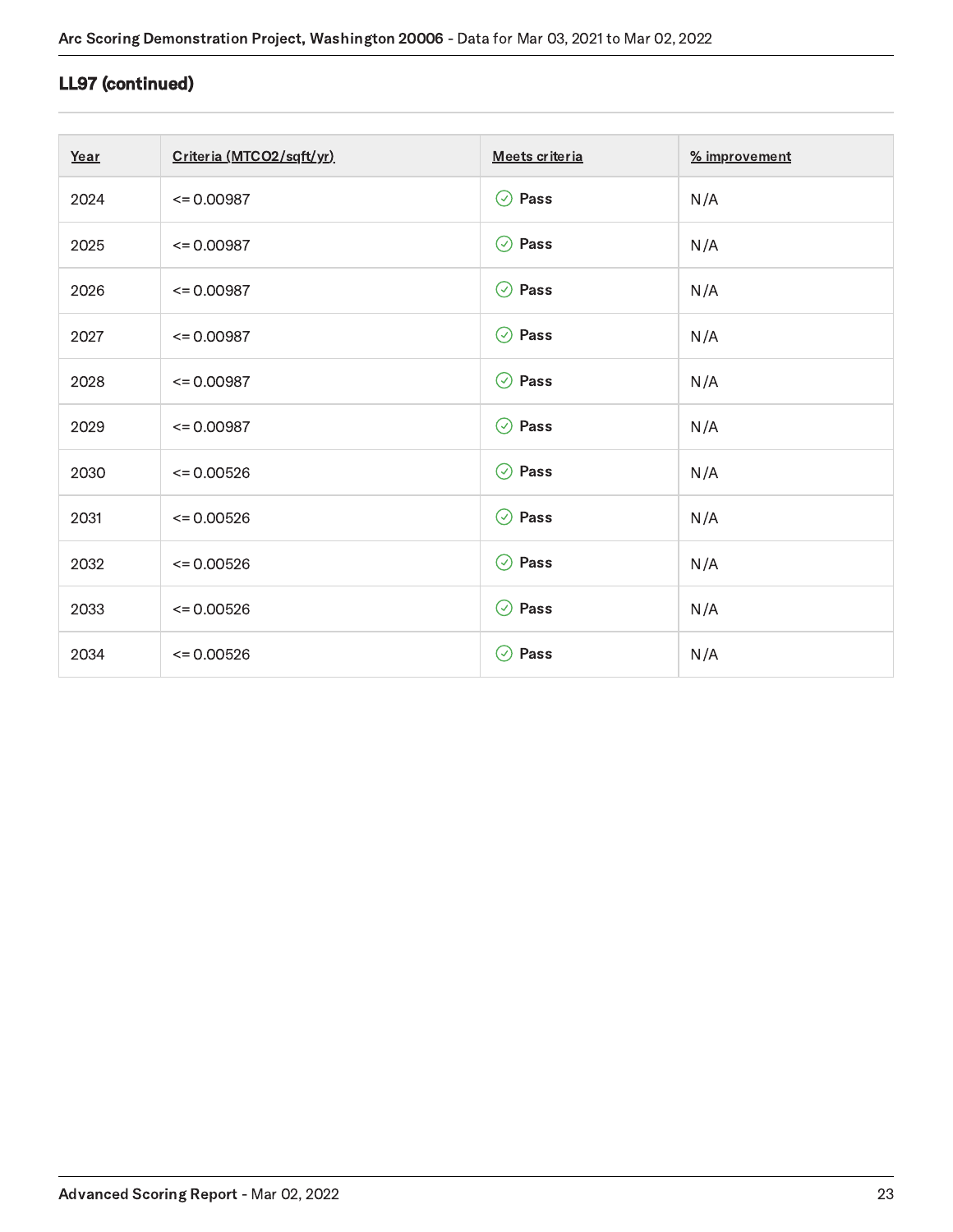# <span id="page-25-0"></span>GRESB (2021)

#### **Overview**

Geographic Scope: (1)

Description: The GRESB Sector Score compares project energy intensity with sector average intensities from 2021.

Baseline period: N/A

Performance period: Last 12 months

| <b>Benchmarking</b>                                      |                                            | Data Quality | Poor<br><b>The Contract of Street</b> | Good<br><b>The Contract of Street</b> | Best<br>n n |
|----------------------------------------------------------|--------------------------------------------|--------------|---------------------------------------|---------------------------------------|-------------|
| Select Geographic Area<br><b>Americas</b>                | Energy intensity<br>237.1 kWh/sqm/year III |              | Rating<br>$\circledcirc$ Fail         |                                       |             |
| Select SpaceType<br><b>Office</b>                        | Total energy<br>1,542,021.1 kWh/year       |              |                                       |                                       |             |
| 2021 Global average energy intensity<br>194 kWh/sqm/year |                                            |              |                                       |                                       |             |

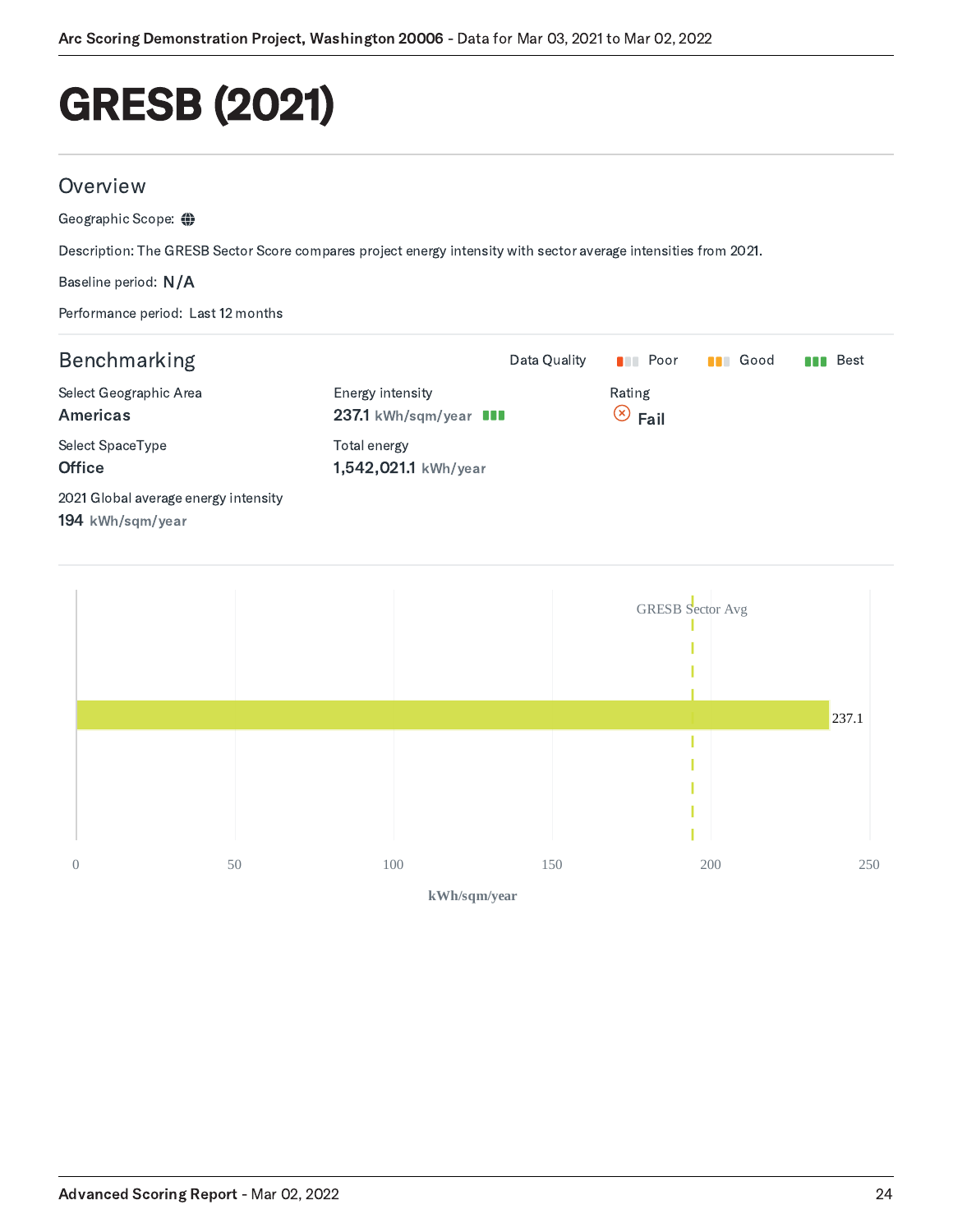## <span id="page-26-0"></span>Play to Zero score

#### **Overview**

Geographic Scope: Global

Description: GSA inspires sports leagues and teams to promote healthy and sustainable communities by advancing social and environmental responsibility.

Baseline period: Lagging 12 months

Performance period: Last 12 months

| Benchmarking                           |                                                                                                                                                                                                                        | Data Quality | Poor<br><b>The Contract of Street</b>                                                                                                                                    | Good<br><b>The Second Second</b> | <b>Best</b><br>n na |
|----------------------------------------|------------------------------------------------------------------------------------------------------------------------------------------------------------------------------------------------------------------------|--------------|--------------------------------------------------------------------------------------------------------------------------------------------------------------------------|----------------------------------|---------------------|
| Property type<br><b>Sporting venue</b> | Source energy intensity<br>(Baseline period)<br>69 kBtu/sqft/yr <b>III</b><br><b>GHG</b> intensity<br>(Baseline period)<br>O MTCO2/sqft/yr III<br>Source energy intensity<br>(Performance period)<br>85.1 kBtu/sqft/yr |              | Result<br>$\heartsuit$<br>Player<br><b>Energy Result</b><br>$(\checkmark)$<br>Player<br><b>GHG Result</b><br>$(\checkmark)$<br>Player<br>Reduction threshold<br>$< 30\%$ |                                  |                     |
|                                        | <b>GHG</b> intensity<br>(Performance period)<br>O MTCO2/sqft/yr $\blacksquare$                                                                                                                                         |              |                                                                                                                                                                          |                                  |                     |



**Source energy intensity (kBtu/sqft/yr)**

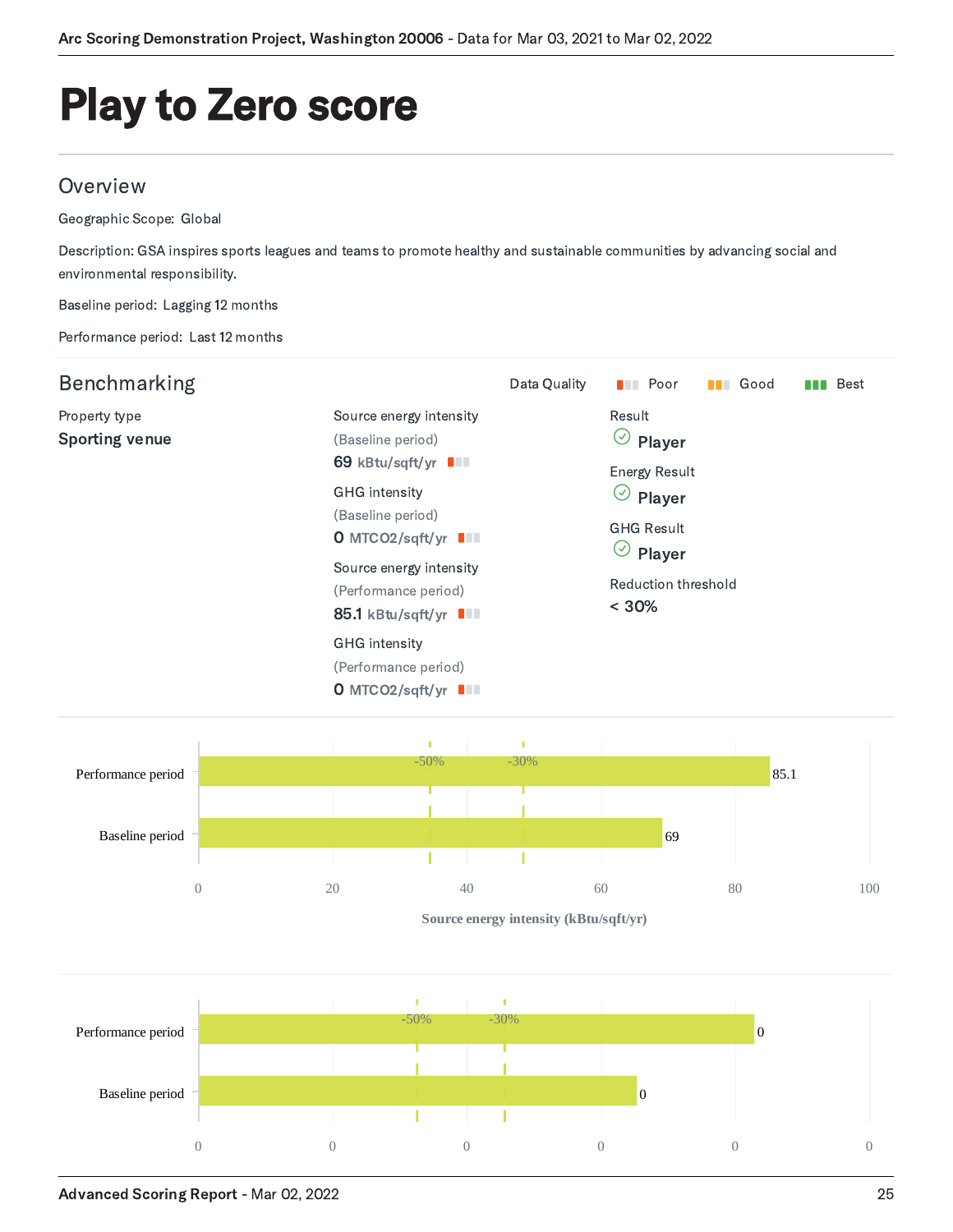# <span id="page-27-0"></span>Building Energy Ordinance

### **Overview**

Geographic Scope: St. Louis, MO

Description: This program requires privately owned and municipal buildings over 50,000 sqft to benchmark their building energy performance to determine compliance under or over the local 35th percentile site EUI threshold.

#### Baseline period: N/A

Performance period: Last 12 months

| Benchmarking                       |                                                  | Data Quality | $\blacksquare$ Poor       | Good<br><b>TELESCOPE</b> | Best<br>N N T |
|------------------------------------|--------------------------------------------------|--------------|---------------------------|--------------------------|---------------|
| Geographic area<br>St. Louis, MO   | Energy intensity<br>75.2 kBtu/sqft/yr <b>III</b> |              | Result<br>$\odot$<br>Fail |                          |               |
| Property type<br>Commercial        | Total energy<br>5,261,608.8 kBtu/yr              |              |                           |                          |               |
| Sub property type<br><b>Office</b> |                                                  |              |                           |                          |               |
| Gross area (sqft)<br>70,000        |                                                  |              |                           |                          |               |
|                                    |                                                  |              |                           |                          |               |



**Energy intensity (kBtu/sqft/yr)**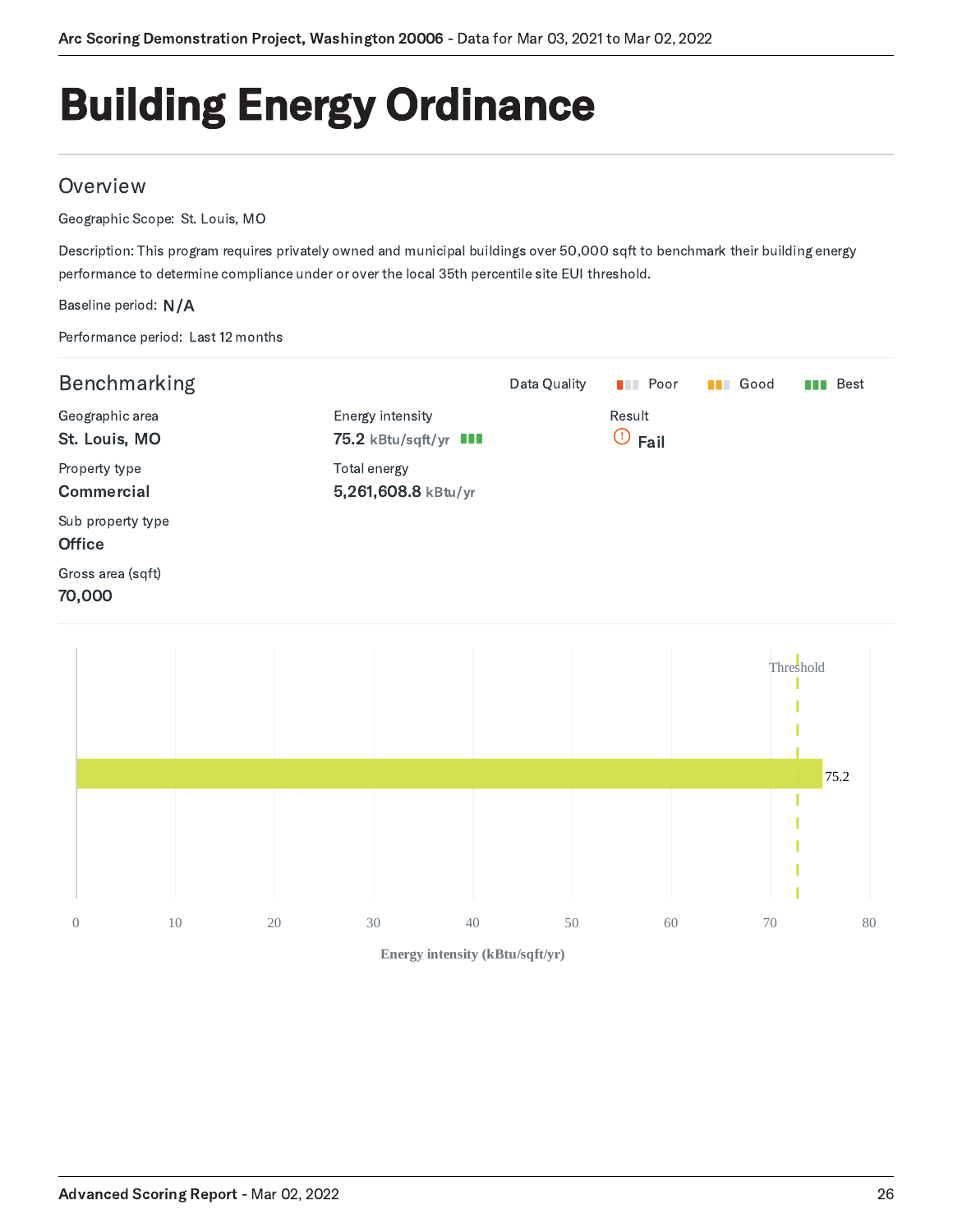# <span id="page-28-0"></span>Energy Benchmarking Ordinance

### **Overview**

Geographic Scope: Chicago, IL

Description: Chicago's Energy Benchmarking Ordinance evaluates a variety of metrics for commercial and residential buildings over 50,000 sqft.

#### Baseline period: N/A

Performance period: Last 12 months

| <b>Benchmarking</b>            |                                                         | Data Quality | Good<br>Poor<br>Best<br><b>TELESCOPE</b><br>n a s<br>n n n                                            |  |  |  |  |  |  |
|--------------------------------|---------------------------------------------------------|--------------|-------------------------------------------------------------------------------------------------------|--|--|--|--|--|--|
| Geographic area<br>Chicago, IL | Energy intensity<br>75.2 kBtu/sqft/yr <b>III</b>        |              | <b>Result</b><br>$\odot$<br>Higher performance in all                                                 |  |  |  |  |  |  |
| Property type<br><b>Office</b> | Total energy<br>5,261,608.8 kBtu/yr                     |              | metrics<br>Chicago energy rating result                                                               |  |  |  |  |  |  |
| Chicago energy rating<br>3.5   | Source energy intensity<br>85.1 kBtu/sqft/yr <b>III</b> |              | <b>Higher Rating than Median</b><br>Site result                                                       |  |  |  |  |  |  |
| Gross area (sqft)<br>70,000    | Total source energy<br>5,954,480 kBtu/yr                |              | Lower intensity than median<br>Source result                                                          |  |  |  |  |  |  |
|                                | <b>GHG</b> intensity<br>4.1 kgCO2e/sqft/yr <b>III</b>   |              | Lower intensity than median<br>Ghg result<br>Lower emissions than median<br><b>ENERGY STAR result</b> |  |  |  |  |  |  |
|                                | <b>Total GHG</b><br>289,653.7 kgCO2e/yr                 |              |                                                                                                       |  |  |  |  |  |  |
|                                | <b>ENERGY STAR Score</b><br>75                          |              | <b>Higher Score than Median</b>                                                                       |  |  |  |  |  |  |